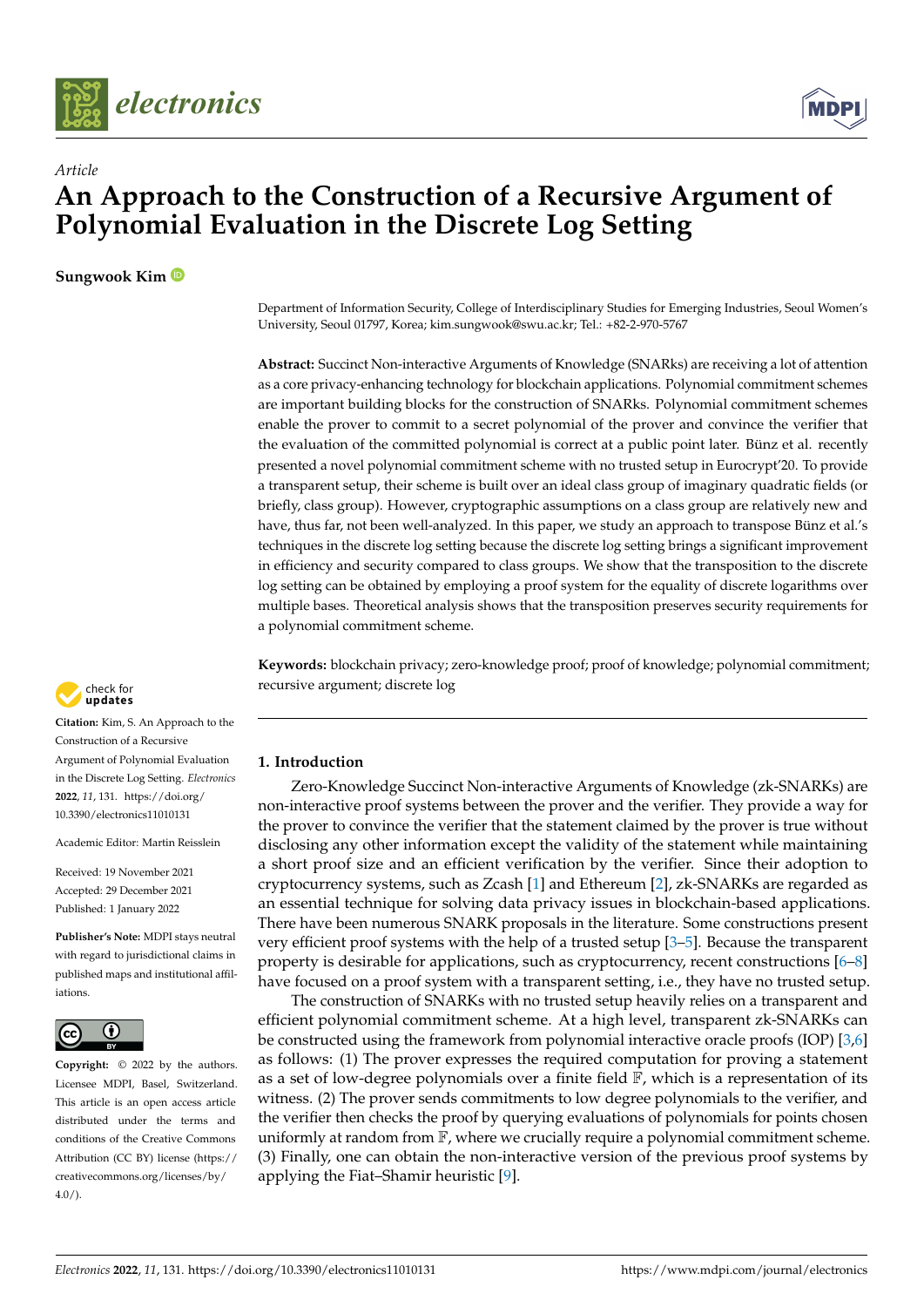In this paper, we focus on polynomial commitment schemes. Let  $f(X)$  be the prover's secret polynomial over a field  $\mathbb F$  with the degree at most *d*, i.e., deg(*f*)  $\leq d$ . In polynomial commitment schemes, the prover sends the commitment to *f* to the verifier. Later, upon input of a public point  $(x, y) \in \mathbb{F} \times \mathbb{F}$ , the prover convinces the verifier that the committed polynomial *f* holds  $y = f(X)$  with a proof. We call a polynomial commitment scheme transparent if it requires no trusted setup to generate public parameters for the scheme. Since the first construction was developed by Kate et al. [\[10\]](#page-16-7), a variety of polynomial commitment schemes have been proposed in the literature.

For polynomial commitment schemes, the main factors of efficiency consist of the computation complexities of the prover (prover complexity) and verifier (verifier complexity), and the communication complexity between them. Usually, constructions with a trusted setup provide higher efficiency than those with a transparent setting. Recently, Bünz et al. [\[6\]](#page-16-4) proposed an efficient polynomial commitment scheme with a transparent setting. Asymptotically, it achieves a logarithmic verifier complexity and proof size for evaluation (communication complexity). In brief, it improves efficiency by applying an evaluation protocol in a recursive manner. It reduces the degree of a polynomial *f* by half at each iteration; hence, log deg(*f*) iterations overall. Transparency in the scheme relies on the use of a group of unknown order whose concrete candidate is an ideal class group of imaginary quadratic fields.

The security of a group of unknown order stems from the infeasibility of computing the order of the group. Previous cryptographic constructions over a class group considered concrete group parameters, such as a 1665-bit negative fundamental discriminant for 128-bit security [\[11](#page-16-8)[,12\]](#page-16-9), which was used in Bünz et al.'s scheme [\[6\]](#page-16-4). However, recent works report that the above parameters for class groups provide less security than expected. Notably, Dobson and Galbraith estimate that class groups with a 1665-bit discriminant only offer 55-bit security [\[13\]](#page-16-10). They, therefore, claim that orders of a random class group should be at least 2<sup>3328</sup> for a 128-bit security level. Those parameters correspond to approximately a 6656-bit discriminant. This leads to a decreased efficiency for the cryptographic primitives based on class groups.

In this paper, we put forward a study to overcome the efficiency degradation of Bünz et al.'s construction caused by the use of class groups. To do this, we focus on transposing their techniques in the discrete log setting, preserving a no-trust setup. This approach brings about two advantages. First, the (elliptic curve) discrete log problem is one of the standard cryptographic assumptions as opposed to the order assumption of class groups. To date, its security has been well-understood. Second, the group operation in the discrete log setting (e.g., elliptic curve groups) is much more efficient than that in the class groups, which significantly reduces the actual computation cost for both the prover and the verifier. In addition, a group element in the discrete log setting is shorter than that in class groups. This advantage cuts the cost of bandwidth spent by the prover and the verifier when applying the evaluation protocol of a polynomial commitment scheme.

Our approach is built on an information-theoretic abstraction given in [\[6\]](#page-16-4) to construct a polynomial commitment scheme. The abstraction requires two properties, a linear homomorphism and a monomial homomorphism, which the underlying commitment scheme should provide. These two properties enable the verifier to apply the computations among polynomials over their committed forms, such as a linear combination (a linear homomorphism) and a degree-shift operation (a monomial homomorphism) of polynomials. The two properties are necessary for an evaluation protocol using a recursive call, which is critical in achieving a logarithmic verifier and communication complexities. To realize these properties in a discrete log setting, we utilize a polynomial encoding method devised by Bootle et al. [\[14\]](#page-16-11). This method uses a variant of the Pedersen commitment scheme [\[15\]](#page-17-0), which naturally provides a linear homomorphism. Unfortunately, however, the Pedersen commitment scheme is not a monomial homomorphism, which is easily obtained in a class group-based scheme [\[6\]](#page-16-4). Thus, we focus our attention on the study of a discrete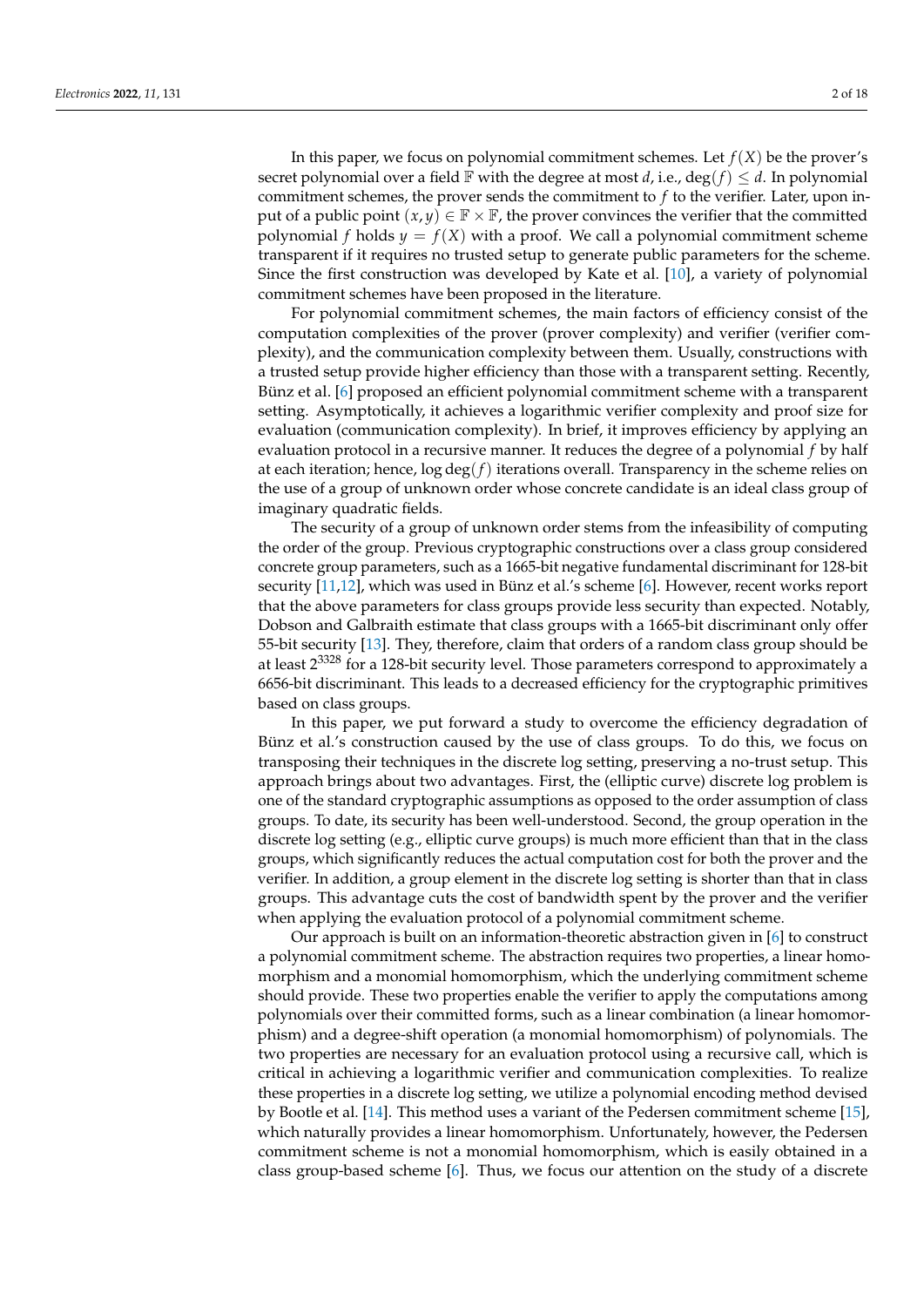log-based proof system to prove that a monomial homomorphism is verifiably computed in the discrete log setting. The contribution of this work is as follows.

- We clarify a proof system that proves the correct computation of a monomorphism in the discrete log setting. Specifically, we show it suffices to have a proof system to check the equality of a discrete logarithm over multiple bases, say *PoEmDL*. Given two subsets  $\{g_1, \dots, g_d\}$  and  $\{h_1, \dots, h_d\}$  of a group  $\mathbb{G}$ ,  $PoE_{mDL}$  allows the prover to convince the verifier that  $\prod_{i=1}^d g_i^{a_i}$  and  $\prod_{i=1}^d h_i^{b_i}$  have equal exponents, i.e.,  $a_i = b_i$ for *i* = 1, . . . , *d*, without disclosing raw exponents. A number of studies on *PoEmDL* have been carried out independently of the construction of polynomial commitment schemes. This work bridges two rather independent proof systems and provides a blueprint to combine these proof systems for the construction of an efficient, transparent polynomial commitment scheme in the discrete log setting.
- We propose a recursive argument to show the correct polynomial evaluation by employing *PoEmDL*. Our approach is to transpose a recursive argument from a class group in [\[6\]](#page-16-4) to that from the discrete log setting. We present a security analysis to demonstrate the completeness and soundness of the proposed protocol. In addition, We present a zero-knowledge version of the obtained polynomial commitment scheme. A zero-knowledge version ensures that no information of the prover's secret polynomial  $f(X)$  is leaked while the prover convinces the verifier that  $y = f(x)$  holds for a point (*x*, *y*).

The remainder of this paper is organized as follows. In Section [2,](#page-2-0) we review related works. In Section [3,](#page-3-0) we provide the background on the hardness assumption and building blocks for polynomial commitment schemes. In Section [4,](#page-6-0) we present our approach to transpose Bünz et al.'s techniques in the discrete log setting and investigate a sub-routine protocol as a sufficient condition for our approach. In Section [5,](#page-10-0) we discuss the performance and security of our approach. In Section [6,](#page-14-0) we extend the polynomial commitment scheme in the previous section to the version with a zero-knowledge evaluation protocol. Finally, we provide some concluding remarks in Section [7.](#page-16-12)

#### <span id="page-2-0"></span>**2. Related Work**

A lot of recent research on polynomial commitment schemes have been carried out in the context of Succinct Non-interactive ARguments of Knowledge (SNARKs). In particular, a polynomial commitment scheme provides a key tool to generate a zk-SNARK from a polynomial interactive oracle proof (IOP) [\[3](#page-16-2)[,6\]](#page-16-4).

Kate et al. first constructed efficient and succinct polynomial commitment schemes for univariate polynomials [\[10\]](#page-16-7). The construction is based on bilinear pairings over elliptic curves and requires a trusted setup. Its extension to multivariate polynomials has been proposed by Papamanthou et al. [\[16\]](#page-17-1) and Zhang et al. [\[17\]](#page-17-2). Zhang et al. [\[18\]](#page-17-3) also presented the zero-knowledge version of their work [\[17\]](#page-17-2). These schemes all use bilinear pairings and require a trusted setup.

Associated with transparent SNARKs, polynomial commitment schemes with a transparent setting have received significant attention and, along with the previously mentioned constructions, many schemes can be found in the literature. Bootle et al. [\[14\]](#page-16-11) constructed a transparent polynomial commitment scheme in the discrete log setting. They represent a rransparent polynomial commitment scheme in the discrete log setting. They represent a<br>polynomial of degree *d* as a matrix with  $\sqrt{d}$  rows and columns and then write a polynomial evaluation as matrix multiplications. This leads to a  $O(\surd d)$  commitment size, verifier complexity, and communication complexity. Wahby et al. presented a transparent polynomial commitment scheme [\[7\]](#page-16-13) for multilinear polynomials under the discrete log assumption. The scheme is built on the ideas of a matrix commitment of Bootle et al. [\[14\]](#page-16-11) and the inner-product argument of Bünz et al. [\[19\]](#page-17-4). For a polynomial of degree  $d$ , the  $O(\sqrt{d})$  commitment size, verifier complexity, and communication complexity are required. Ben-Sasson et al. [\[20\]](#page-17-5) introduced the Fast Reed Solomon IOP of Proximity (FRI), which implicitly yields a transparent polynomial commitment scheme. Kattis et al. [\[8\]](#page-16-5) and Zhang et al. [\[21\]](#page-17-6) independently presented a method for obtaining polynomial commitment schemes from FRI.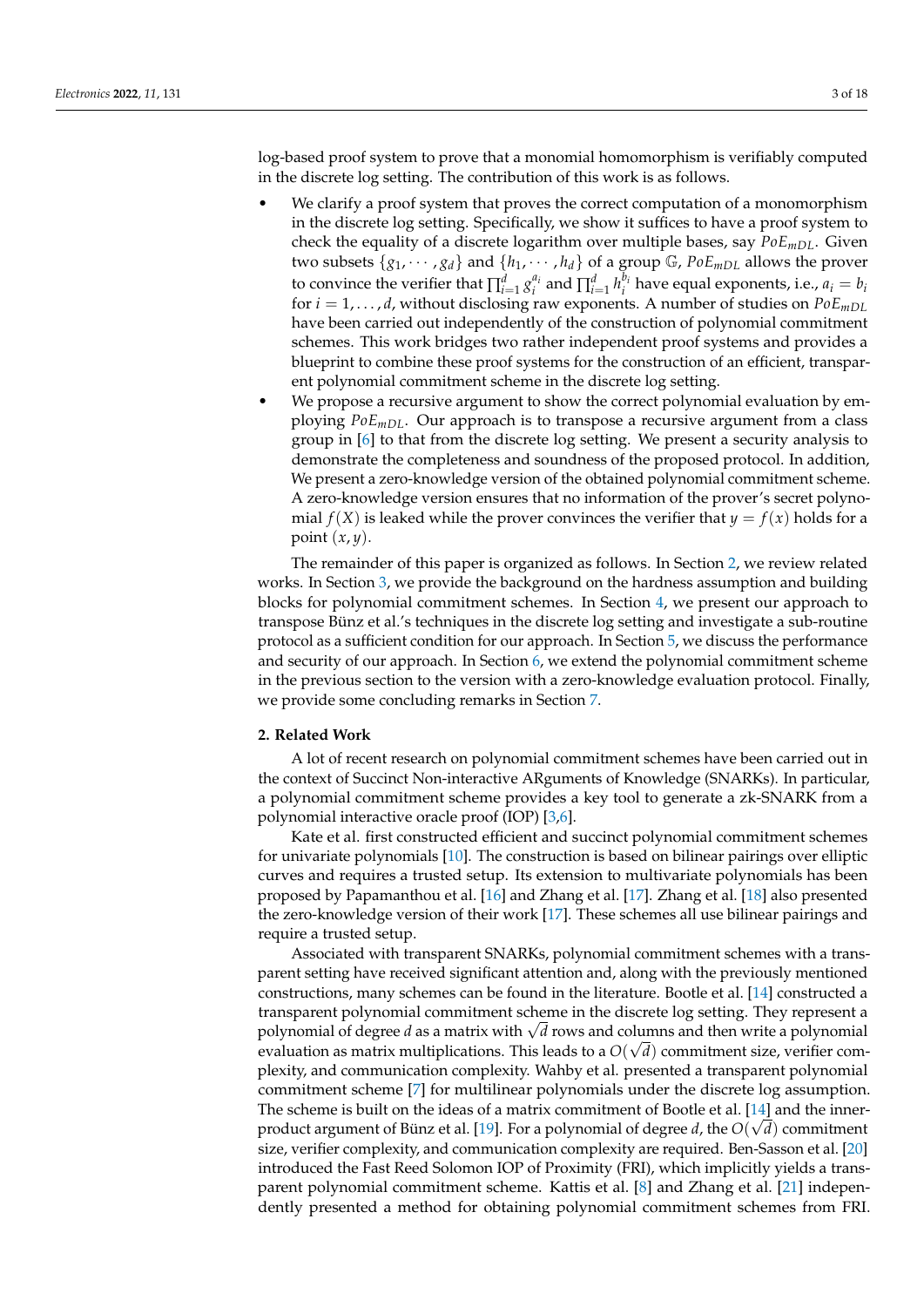Their construction has  $O(\lambda)$  size commitments for the security parameter  $\lambda$  and  $O(\log^2 d)$ communication complexity and supports quantum resistance. In addition, Lee [\[22\]](#page-17-7) proposed a multivariate polynomial commitment scheme with a transparent setting using pairing-based commitments. The scheme builds on inner product arguments given in Bootle et al. [\[14\]](#page-16-11) and Bünz et al. [\[6\]](#page-16-4). Recently, Boneh et al. [\[23\]](#page-17-8) studied additive polynomial commitment schemes, where commitments form an additive group [\[6,](#page-16-4)[10,](#page-16-7)[14,](#page-16-11)[19,](#page-17-4)[22\]](#page-17-7). They showed that the additive property yields a batch evaluation of polynomial commitments, which can be used for the efficient construction of SNARKs.

Groups of unknown order provide a mathematical structure for interesting cryptographic applications, such as delay functions [\[24\]](#page-17-9), accumulators [\[25\]](#page-17-10), and polynomial commitment schemes [\[6\]](#page-16-4). Most cryptographic applications consider two candidate groups of unknown order, i.e., RSA groups [\[26\]](#page-17-11) and ideal class groups of imaginary quadratic fields [\[27\]](#page-17-12). RSA groups assume a trusted setup in generating the RSA modulus and hence do not meet our current interest. By contrast, class groups do not require a trusted setup and thus have been used in recent constructions with a transparent setting [\[6,](#page-16-4)[24](#page-17-9)[,25\]](#page-17-10). Dobson and Galbraith [\[13\]](#page-16-10) analyzed the security of the candidate parameters for class groups proposed in [\[11](#page-16-8)[,12\]](#page-16-9). They argued that the parameters in [\[11](#page-16-8)[,12\]](#page-16-9) do not meet the desired security level and present much larger parameters, which lead to an extremely large size-up for commitments in previous constructions. In this line of research, Belabas et al. [\[28\]](#page-17-13) recently reported that the order assumption in class groups of imaginary quadratic fields does not hold in certain special classes of prime numbers. Some studies have explored alternative source groups of unknown order with a transparent setting. As an example, Dobson and Galbraith [\[13\]](#page-16-10) suggested the Jacobian of hyperelliptic curves of genus 3, whereas Lee [\[29\]](#page-17-14) pointed out that the order of the Jacobian of a hyperelliptic curve can be efficiently computed.

#### <span id="page-3-0"></span>**3. Preliminaries**

Throughout the paper,  $\lambda$  denotes the security parameter written in unary. The function negl :  $\mathbb{N} \to [0,1]$  denotes a negligible function, i.e., negl $(\lambda) = 1 - \lambda^{\omega(1)}$ . For a set *S*, we use *e* \$← *S* to denote that an element *e* is sampled uniformly at random from *S*. For a probabilistic algorithm *A*, we write  $y \leftarrow A(x)$  to denote that *y* is returned as the result of *A* on input *x* together with a randomness *r* picked internally.

#### *3.1. The Discrete Logarithm Assumptions*

Let Ggen be an algorithm that takes on input *λ* and returns a *λ*-bit prime number *p*, cyclic group G of order *p*, and a generator *g* of G.

**Definition 1** (Discrete Logarithm Assumption)**.** *The discrete logarithm assumption holds relative to* Ggen *if for any polynomial-time adversary* A*,*

$$
\Pr\left[g^a = h : \begin{array}{c} (\mathbb{G}, p, g) \leftarrow \text{Ggen}(1^{\lambda}), \\ h \stackrel{\Phi}{\leftarrow} \mathbb{G}, \\ a \leftarrow \mathcal{A}(\mathbb{G}, p, g, h) \end{array}\right] \leq \text{negl}(\lambda).
$$

**Definition 2** (Discrete Logarithm Relation Assumption)**.** *The discrete logarithm relation assumption holds relative to* Ggen *if for any polynomial-time adversary* A*,*

$$
\Pr\left[\exists a_i \neq 0 \land \prod_{i=0}^n g_i^{a_i} = 1 : \begin{array}{c} (\mathbb{G}, p, g_0) \leftarrow \text{Ggen}(1^{\lambda}), \\ g_1, \ldots, g_n \stackrel{\$}{\leftarrow} \mathbb{G}, \\ \emptyset, \ldots, a_n \leftarrow \mathcal{A}(\mathbb{G}, p, g_0, \ldots, g_n) \end{array}\right] \leq \text{negl}(\lambda).
$$

In the above definition,  $\prod_{i=0}^{n} g_i^{a_i} = 1$  for some  $a_i \neq 0$  is called a non-trivial discrete logarithm relation. It is well-known that the discrete logarithm relation assumption is equivalent to the discrete logarithm assumption [\[14\]](#page-16-11).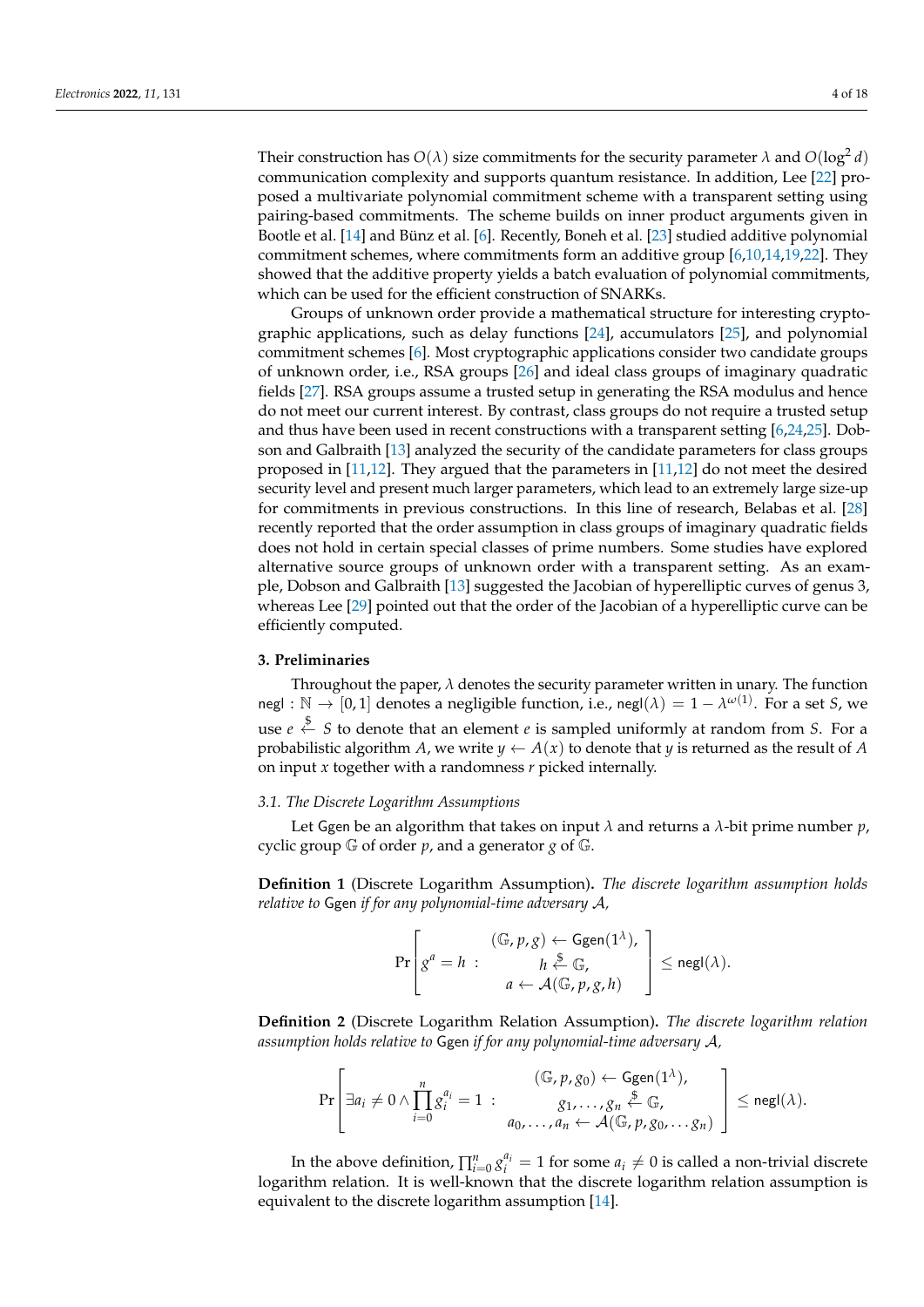#### *3.2. Zero-Knowledge Arguments of Knowledge*

Let  $\mathcal{R} \subset \mathcal{S} \times \mathcal{W}$  be a polynomial-time-decidable binary relation.  $s \in \mathcal{S}$  and  $w \in \mathcal{W}$ are called a statement and a witness, respectively. We define  $L_{\mathcal{R}}$  as the set  $\{s \in \{0,1\}^* :$  $\exists w \in \{0,1\}^*$  such that  $(s, w) \in \mathcal{R}\}$ , which is called the language of R. We consider an argument system for a relation  $R$  consisting of three probabilistic polynomial-time algorithms (Pgen,  $\mathcal{P}, \mathcal{V}$ ). A non-interactive algorithm Pgen takes the security parameter  $\lambda$ as an input and returns a common reference string (crs) pp.  $P$  and  $V$  are called a prover and a verifier, respectively, and both are interactive algorithms. In addition,  $P$  takes as input a triple of pp, a statement  $s \in S$ , and a witness  $w \in \mathcal{W}$ . Moreover,  $\mathcal{V}$  takes as input a pair of pp and a statement *s*  $\in$  *S* and outputs 0 or 1. We denote the transcript produced by  $P$  and V for an interaction by tr  $\leftarrow \langle \mathcal{P}(pp, s, w), \mathcal{V}(pp, s) \rangle$  and write  $\langle \mathcal{P}(pp, s, w), \mathcal{V}(pp, s) \rangle = b$ , where  $b = 1$  if  $V$  accepts and  $b = 0$  if  $V$  rejects.

Definition 3 (Argument of Knowledge). We call the triple (Pgen, P, V) an argument of knowl*edge for relation* R *if it has completeness and witness-extended emulation, as defined below.*

<span id="page-4-0"></span>**Definition 4** (Perfect Completeness). (Pgen, P, V) has perfect completeness if for all non*uniform polynomial-time adversaries* A*,*

$$
\Pr\bigg[(s,w)\not\in\mathcal{R}\ \vee\langle\mathcal{P}(\mathsf{pp},s,w),\mathcal{V}(\mathsf{pp},s)\rangle=1\ :\ \mathsf{pp}\leftarrow\mathsf{Pgen}(1^{\lambda}),\ \mathsf{p}=1.
$$

<span id="page-4-1"></span>**Definition 5** (Witness-Extended Emulation [\[30,](#page-17-15)[31\]](#page-17-16)). (Pgen, P, V) has witness-extended emu*lation if for every deterministic polynomial-time prover* P ∗ *there exists an expected polynomial-time emulator* E *such that for all non-uniform polynomial-time adversaries* A*, the difference between the following two probabilities is less than or equal to* negl( $\lambda$ )*:* 

$$
\Pr\left[\mathcal{A}(tr) = 1 : \begin{array}{c} \text{pp} \leftarrow \text{Pgen}(1^{\lambda}), \\ (s, st) \in \mathcal{A}(pp), \\ tr \leftarrow \langle \mathcal{P}^*(pp, s, st), \mathcal{V}(pp, s) \rangle \end{array}\right] \text{ and }
$$
\n
$$
\Pr\left[\mathcal{A}(tr) = 1 \land \text{ if } tr \text{ is accepting, then } (s, w) \in \mathcal{R} : \begin{array}{c} \text{pp} \leftarrow \text{Pgen}(1^{\lambda}), \\ (s, st) \in \mathcal{A}(pp), \\ tr \leftarrow \langle \mathcal{P}^*(pp, s, st), \mathcal{V}(pp, s) \rangle \end{array}\right], \end{array}\right]
$$

 $\nu$ here the oracle called by E<sup>⟨P∗</sup>(pp,s,st),V(pp,s)⟩ permits rewinding to any round and running again on fresh verifier randomness, and  $\operatorname{st}$  is the initial state of  $\mathcal{P}^*$ .

**Definition 6** (Public Coin)**.** *An argument system* (Pgen,P, V) *is called public coin if the verifier chooses its messages uniformly at random, and independently of the messages sent by the prover, i.e., the challenges correspond to the verifier's randomness.*

We recall special honest verifier zero-knowledge, which states that the view of the verifier can be simulated if the verifier follows the protocol honestly and if challenges made by the verifier are known in advance.

<span id="page-4-2"></span>**Definition 7** (Perfect SHVZK)**.** *A public coin argument system* (Pgen,P, V) *is called a perfect special honest verifier zero-knowledge (SHVZK) argument for relation* R *if there exists a probabilistic polynomial-time simulator* Sim *such that for all interactive non-uniform polynomial-time adversaries* A*,*

$$
\Pr\!\left[\mathcal{A}(tr)=1 \,\land\, (s,w) \in \mathcal{R} \,:\, \begin{array}{c} \mathsf{pp} \leftarrow \mathsf{Pgen}(1^\lambda), \\ (s,w,\rho) \leftarrow \mathcal{A}(\mathsf{pp}), \\ \mathsf{tr} \leftarrow \langle \mathcal{P}(\mathsf{pp},s,w), \mathcal{V}(\mathsf{pp},s) \rangle \end{array}\right]\right.\right.
$$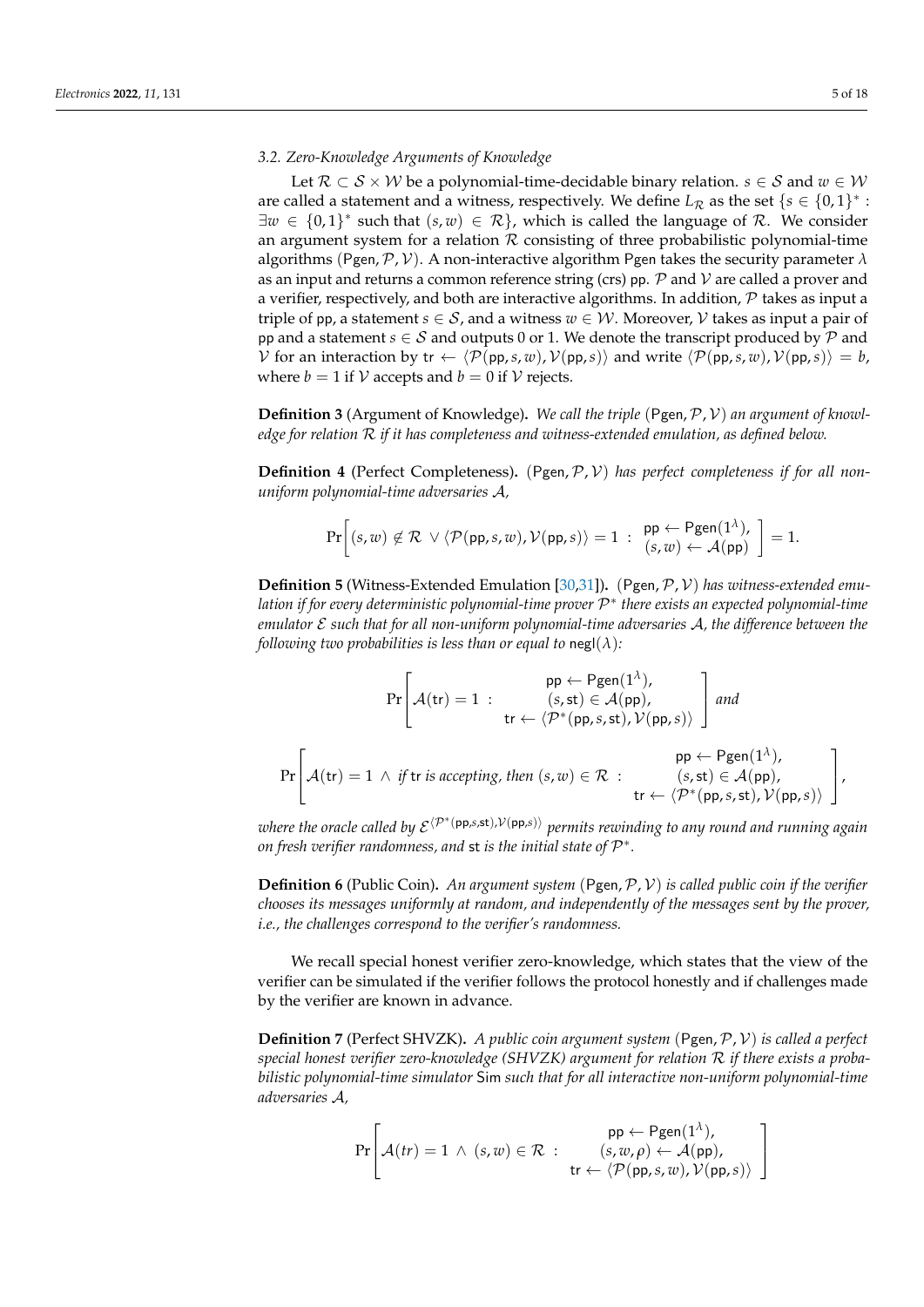$$
= \Pr\left[\mathcal{A}(tr) = 1 \, \wedge \, (s,w) \in \mathcal{R} \, : \, \begin{array}{l} \mathsf{pp} \leftarrow \mathsf{Pgen}(1^{\lambda}), \\ (s,w,\rho) \leftarrow \mathcal{A}(\mathsf{pp}), \\ \mathsf{tr} \leftarrow \mathsf{Sim}(s,\rho) \end{array} \right],\right.\right.
$$

*where ρ is the public coin randomness used by the verifier.*

The general forking lemma  $[6,14]$  $[6,14]$  is useful for proving that an argument system has witness-extended emulation. Consider a public coin interactive argument system with *r* rounds. We view  $\prod_{i=1}^r n_i$  distinct accepting transcripts as having a tree format with depth *r* and  $\prod_{i=1}^r n_i$  leaves, which we call an  $(n_1, \ldots, n_r)$ -tree. For  $1 \leq i \leq r$ , let  $c_i$  be the *i*-th round challenge chosen among exactly  $n_i \geq 1$  values. The root node is labeled with a statement *s* and has exactly  $n_1$  children labeled with a distinct value for  $c_1$ , where each edge from the root to a child is labeled with a message from the prover to the verifier on  $c_1$ . Similarly, each node in depth  $1 \le i \le r - 1$  is labeled with a distinct value for  $c_i$  and has  $n_{i+1}$  children labeled with a distinct value for  $c_{i+1}$ , where each edge from  $c_i$  to  $c_{i+1}$  is labeled with a message from the prover to the verifier on *c<sup>i</sup>* . Note that each path from the root to a leaf then corresponds to an accepting transcript.

<span id="page-5-0"></span>**Lemma 1** (General Forking Lemma [\[6,](#page-16-4)[14\]](#page-16-11))**.** *Let* (Pgen,P, V) *be a public coin argument system for relation* R *with r rounds. Let χ be a witness extraction algorithm that succeeds with overwhelming probability in extracting a witness from an* (*n*1, . . . , *nr*)*-tree of accepting transcripts in*  $p$ robabilistic polynomial time. If  $\prod_{i=1}^r n_i$  is bounded above by a polynomial in the security parameter *λ,* (Pgen,P, V) *has witness-extended emulation.*

#### *3.3. Commitment Schemes*

We review the definitions and security properties regarding the polynomial commitment schemes. In the following, we use a tuple  $(a_0, \ldots, a_n; b_0, \ldots, b_{n'})$  for arguments or a returned tuple of the prover P and the verifier V. In a tuple,  $(a_0, \ldots, a_n)$  before the semicolon and  $(b_0, \ldots, b_{n'})$  after it denotes public variables known to both  $P$  and  $V$ , and secret variables known to only P, respectively.

**Definition 8** (Commitment Scheme)**.** *A commitment scheme is a triple* (Cgen, Commit, Open) *of probabilistic polynomial-time algorithms defined as follows:*

- **pp**  $\leftarrow$  Cgen $(1^{\lambda})$  takes the security parameter  $\lambda$  on input, and outputs the public parameter pp*, which specifies a message space, a randomness space, and a commitment space;*
- $(c; r) \leftarrow$  Commit(pp; *m*, *r*) takes a secret message *m* and an optional random *r* chosen uni*formly at random on input and returns a commitment c and (optionally) a secret opening hint r;*
- $b \in \{0,1\} \leftarrow$  Open(pp, *c*, *m*, *r*) verifies the commitment *c* to the message *m* provided with *the opening hint r. It outputs*  $b = 1$  *if the commitment is valid and*  $b = 0$  *otherwise.*

*A commitment scheme is binding if for all non-uniform polynomial-time adversaries* A*,*

$$
\Pr\left[b_0 = b_1 \neq 0 \ \land \ m_0 \neq m_1 \ : \begin{array}{l} \mathsf{pp} \leftarrow \mathsf{Cgen}(1^{\lambda}), \\ (c, m_0, m_1, r_0, r_1, \rho) \leftarrow \mathcal{A}(\mathsf{pp}), \\ b_0 \leftarrow \mathsf{Open}(\mathsf{pp}, c, x_0, r_0), \\ b_1 \leftarrow \mathsf{Open}(\mathsf{pp}, c, x_1, r_1) \end{array}\right] \leq \mathsf{negl}(\lambda).
$$

*A commitment scheme is hiding if for all non-uniform polynomial-time adversaries*  $\mathcal{A} = (\mathcal{A}_0, \mathcal{A}_1)$ ,

$$
\left|\frac{1}{2}-\Pr\left[b'=b\;:\; \begin{array}{c} \mathsf{pp} \leftarrow \mathsf{Cgen}(1^{\lambda}), \\ (m_0, m_1, \mathsf{st}) \leftarrow \mathcal{A}_0(\mathsf{pp}), \\ b \stackrel{\mathsf{\$}}{\leftarrow} \{0,1\}, \\ (c;r) \leftarrow \mathsf{Commit}(\mathsf{pp}; m_b, r), \\ b' \leftarrow \mathcal{A}_1(\mathsf{st}, c)\end{array}\right|\right|\leq \mathsf{negl}(\lambda).
$$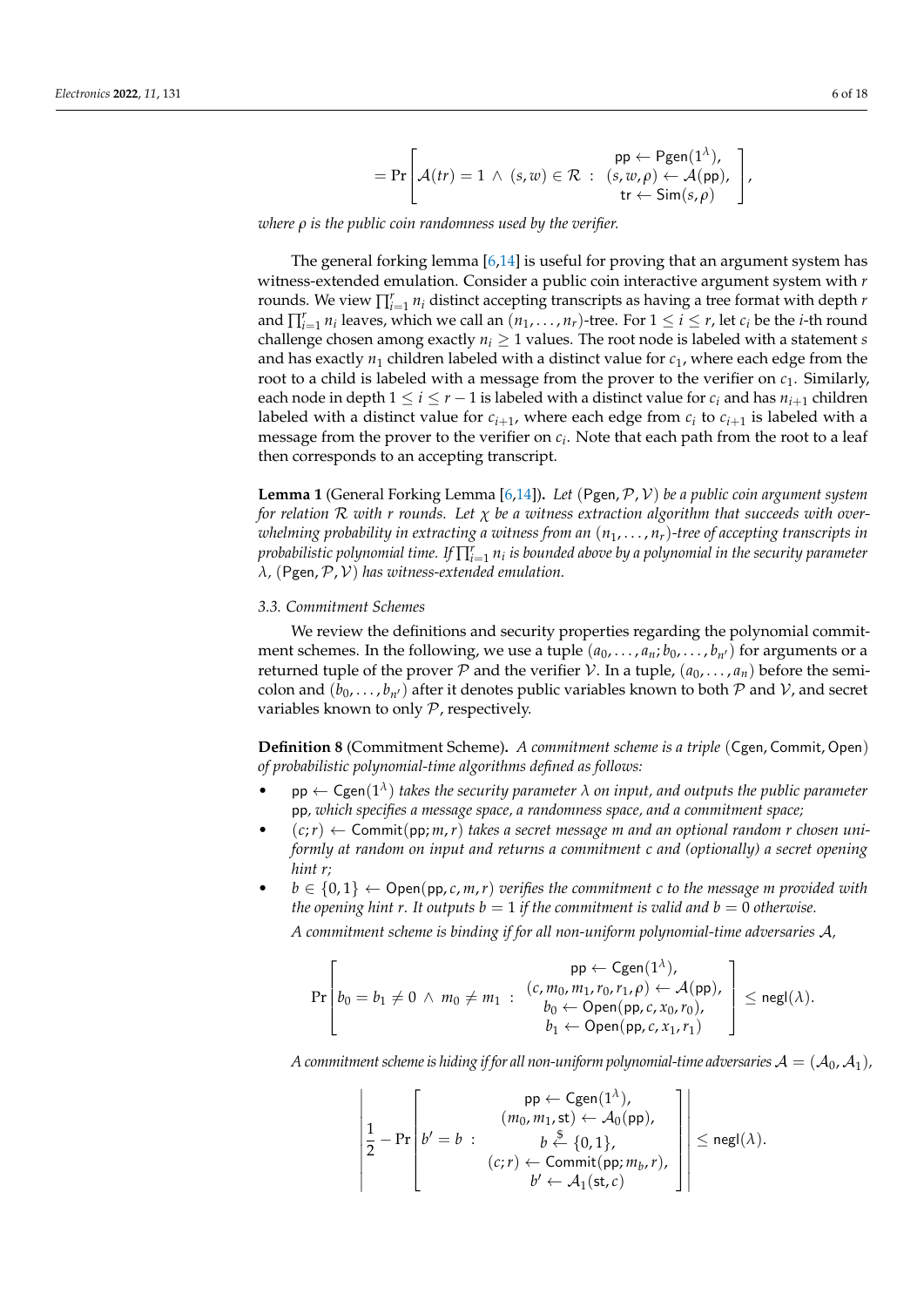In a polynomial commitment scheme,  $V$  additionally checks whether the evaluation at any point is correct with respect to the committed polynomial  $f(X)$  given by  $\mathcal P$ . The below definition of polynomial commitment schemes is given by Bünz et al. [\[6\]](#page-16-4), which extends that of Kate et al. [\[10\]](#page-16-7).

**Definition 9** (Polynomial Commitment Scheme [\[6](#page-16-4)[,10\]](#page-16-7))**.** *Let* (Cgen, Commit, Open) *be a commitment scheme for a message space R*[*X*] *over a ring R. A polynomial commitment scheme additionally consists of a protocol* Eval *as follows:*

 $b \in \{0,1\} \leftarrow$  Eval(pp, *c*, *x*, *y*, *d*;  $f(X)$ , *r*) *is an interactive public coin protocol between* P and  $V$ *. Both*  $P$  *and*  $V$  *have as input a commitment c, points*  $x, y \in R$ *, and a degree d. In addition,*  $\mathcal{P}$  *knows the opening of c to a secret polynomial*  $f(X) \in R[X]$  *with*  $\deg(f(X)) \leq d$  *and a secret opening hint r.* P *convinces* V *that*  $f(x) = y$  *by applying the protocol.* 

#### *3.4. Privacy-Preserving Blockchain with SNARKs*

Recently, SNARKs have been receiving a lot of attention from the blockchain industry as a solution for balancing privacy and publicly-verifiable integrity. For instance, Zcash employs SNARKs to provide Bitcoin with user anonymity and privacy of transaction data with anonymous coins [\[1\]](#page-16-0). SNARKs are also used to verify Ethereum smart contracts over private input [\[2\]](#page-16-1).

Figure [1](#page-6-1) presents a high-level architecture of privacy-preserving blockchains with SNARKs. A typical way that SNARKs are used in blockchains is as follows. The real data is stored in off-chain storage. The data posted to the on-chain blockchain (blockchain ledger) consist of the commitment to the transaction and its proof that the target transaction is valid. Cryptographic commitment schemes ensure that it is very difficult to obtain the original input value from the committed value, and the proof generated using SNARKs can be verifiable by any node in the blockchain network. Therefore, the privacy problem is solved because the data is hidden in the public on-chain blockchain. In addition, since zero-knowledge techniques provide fast verification, they are being used in various ways to improve the performance and minimize the size of the blockchain. It is worth noting that a polynomial commitment scheme is a key building block to compile a polynomial IOP system, which is a formal representation of a proving statement, into a SNARK [\[3](#page-16-2)[,6\]](#page-16-4).

<span id="page-6-1"></span>

**Figure 1.** Overview of blockchain with SNARKs.

#### <span id="page-6-0"></span>**4. Our Approach**

In this section, we present our approach to transpose Bünz et al.'s techniques in the discrete log setting. We investigate and identify a sufficient condition for a transposition. Specifically, we show how to employ a proof system for the equality of discrete logarithms. For the rest of this paper, we encode a polynomial  $f(X) = \sum_{i=0}^{d-1} f_i X^i$  over a field **F** into a  $\mathrm{vector}\; f=(f_0,\ldots,f_{d-1})\in\mathbb{F}^d.$  For a group  $\mathbb{G}$  let  $g$  be a vector  $(g_0,\ldots,g_{\ell-1})\in\mathbb{G}^\ell$  for some positive integer  $\ell$ . For  $d \leq \ell$  we denote the multi-exponentiation  $\prod_{i=0}^{d-1} g_i^{f_i}$  by  $g^f$ . When it is clear from the context, we write the commitment to a polynomial  $f(X)$  as Commit(*f*)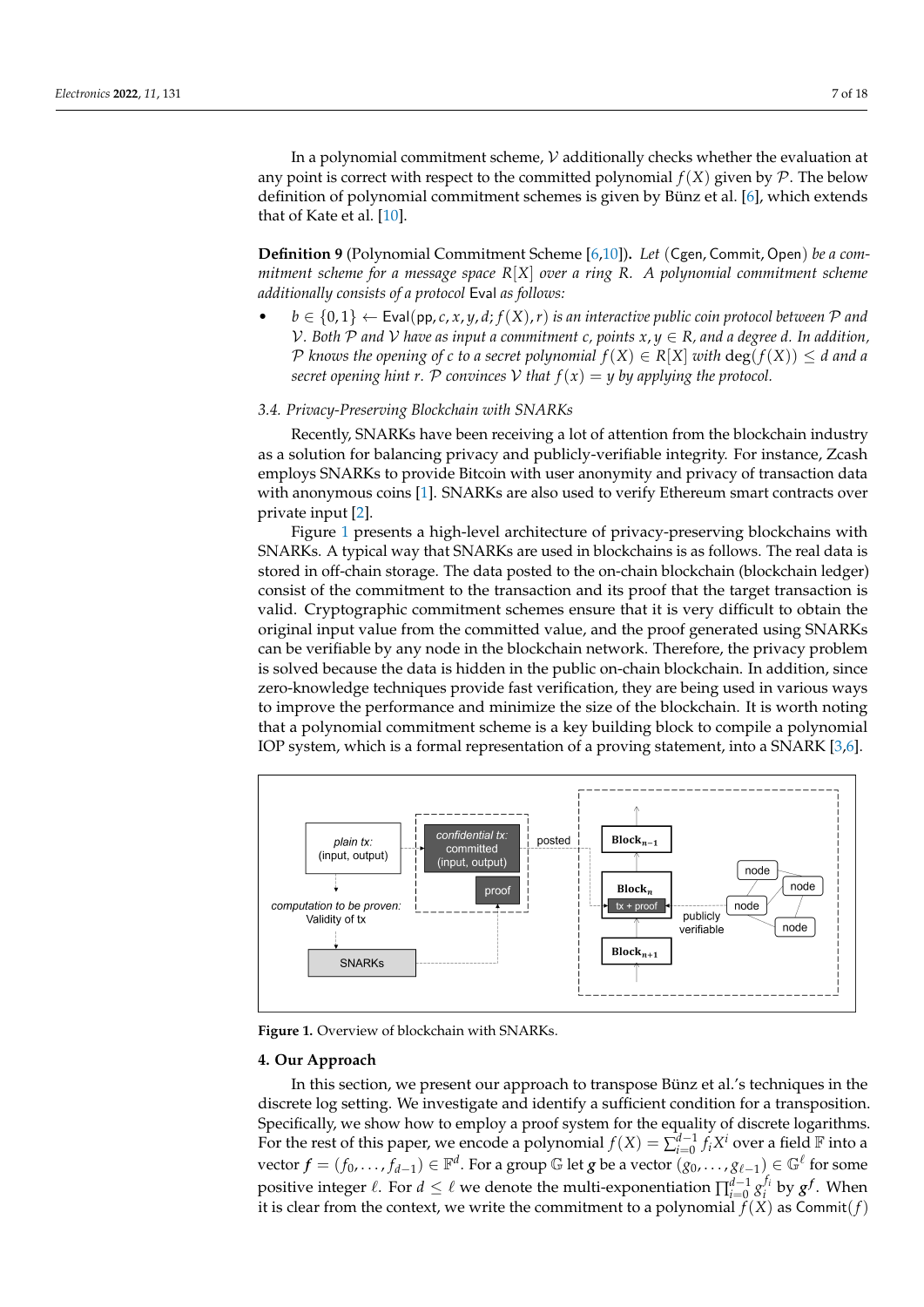instead of Commit(pp;  $f(X)$ , r) for the sake of convenience. We also take a finite field  $\mathbb F$  as  $\mathbb{Z}_p$  for a prime  $p$ . Table [1](#page-7-0) presents frequently-used notations in the paper.

<span id="page-7-0"></span>**Table 1.** Notations.

| Notation                                          | Definition                                                                                                                             |  |  |
|---------------------------------------------------|----------------------------------------------------------------------------------------------------------------------------------------|--|--|
| P, V                                              | the prover and verifier of a proof system                                                                                              |  |  |
| $\mathbb F$                                       | finite field (usually $\mathbb{Z}_p$ with a prime $p$ )                                                                                |  |  |
| $\mathbb{G}$                                      | a group of a prime order $p$                                                                                                           |  |  |
| G                                                 | the size of an element of $\mathbb G$                                                                                                  |  |  |
| $\lceil \mathbb{G} \rceil$                        | the computation cost for group operation in G                                                                                          |  |  |
| $f(X)$ , deg $(f(X))$                             | a polynomial $f(X) \in \mathbb{F}[X]$ and its degree, respectively                                                                     |  |  |
| $f_L(X)$ , $f_R(X)$                               | the left and right half parts of a polynomial $f(X)$ , respectively                                                                    |  |  |
| $\boldsymbol{f}$                                  | the vector representation $(f_0, \ldots, f_{d-1})$ of a polynomial $f(X) = \sum_{i=0}^{d-1} f_i X^i \in \mathbb{F}[X]$                 |  |  |
| g                                                 | $(g_0, \ldots, g_\ell) \in \mathbb{G}^\ell$ for some positive integer $\ell$                                                           |  |  |
| $g^f$                                             | $\prod_{i=0}^{d-1} g_i^{f_i}$ for $g = (g_0, \ldots, g_\ell) \in \mathbb{G}^\ell$ and $f = (f_0, \ldots, f_{d-1})$ where $d \leq \ell$ |  |  |
| Commit $(f)$                                      | the commitment to a polynomial $f(X) \in \mathbb{F}[X]$                                                                                |  |  |
| Commit $H(f)$                                     | the hiding commitment to a polynomial $f(X) \in \mathbb{F}[X]$                                                                         |  |  |
| $PoE_{mDL}$                                       | a proof system for equality of discrete logarithms over multiple bases                                                                 |  |  |
| $ PoE_{mDL} $                                     | the communication complexity of $PoEmDL$                                                                                               |  |  |
| $[PoEmDL]$ <sub>p</sub> , $[PoEmDL]$ <sub>v</sub> | the computation costs of $P$ and $V$ for $PoEmDL$ , respectively                                                                       |  |  |

#### <span id="page-7-3"></span>*4.1. Bünz et al.'s Abstraction*

Bünz et al. [\[6\]](#page-16-4) presented a polynomial commitment scheme for their construction of SNARKs. The proposed scheme operates in a recursive way by reducing the degree of polynomial *f* by half during each iteration, and hence, there are log deg(*f*) iterations overall. More precisely, given an odd degree *d* polynomial  $f(X) = \sum_{i=0}^{d} f_i X^i$ , the prover splits it into two polynomials

$$
f_L(X) = \sum_{i=0}^{\frac{d+1}{2}-1} f_i X^i \text{ and } f_R(X) = \sum_{i=0}^{\frac{d+1}{2}-1} f_{\frac{d+1}{2}+i} X^i,
$$

which both polynomials have a degree of roughly *d*/2 satisfying

<span id="page-7-1"></span>
$$
f(X) = f_L(X) + X^{d/2} f_R(X).
$$
 (1)

The prover then sends the verifier the commitments Commit( $f_L$ ) and Commit( $f_R$ ) to  $f_L(X)$  and  $f_R(X)$ , respectively. At the end of each iteration, the prover takes the next input polynomial as

<span id="page-7-2"></span>
$$
f(X) \leftarrow f_L(X) + \alpha f_R(X) \tag{2}
$$

for a random *α* received from the verifier.

Because the verifier needs to check if  $f(x) = y$  from committed polynomials, the verifier should be able to homomorphically compute a committed form of the current  $f(X)$ and the next  $f(X)$  from Commit( $f_L$ ) and Commit( $f_R$ ) to see whether [\(1\)](#page-7-1) holds. The verifier also needs to compute a commitment to a polynomial in [\(2\)](#page-7-2) for the next iteration from Commit( $f_L$ ) and Commit( $f_R$ ).

To support the computation of the committed form, Bünz et al. [\[6\]](#page-16-4) define the following two abstract properties.

• linear homomorphism

Commit $(f)^a \cdot$  Commit $(g)^b =$  Commit $(a \cdot f + b \cdot g)$  for polynomials *f* and *g*, and scalars *a* and *b* (a linear homomorphism);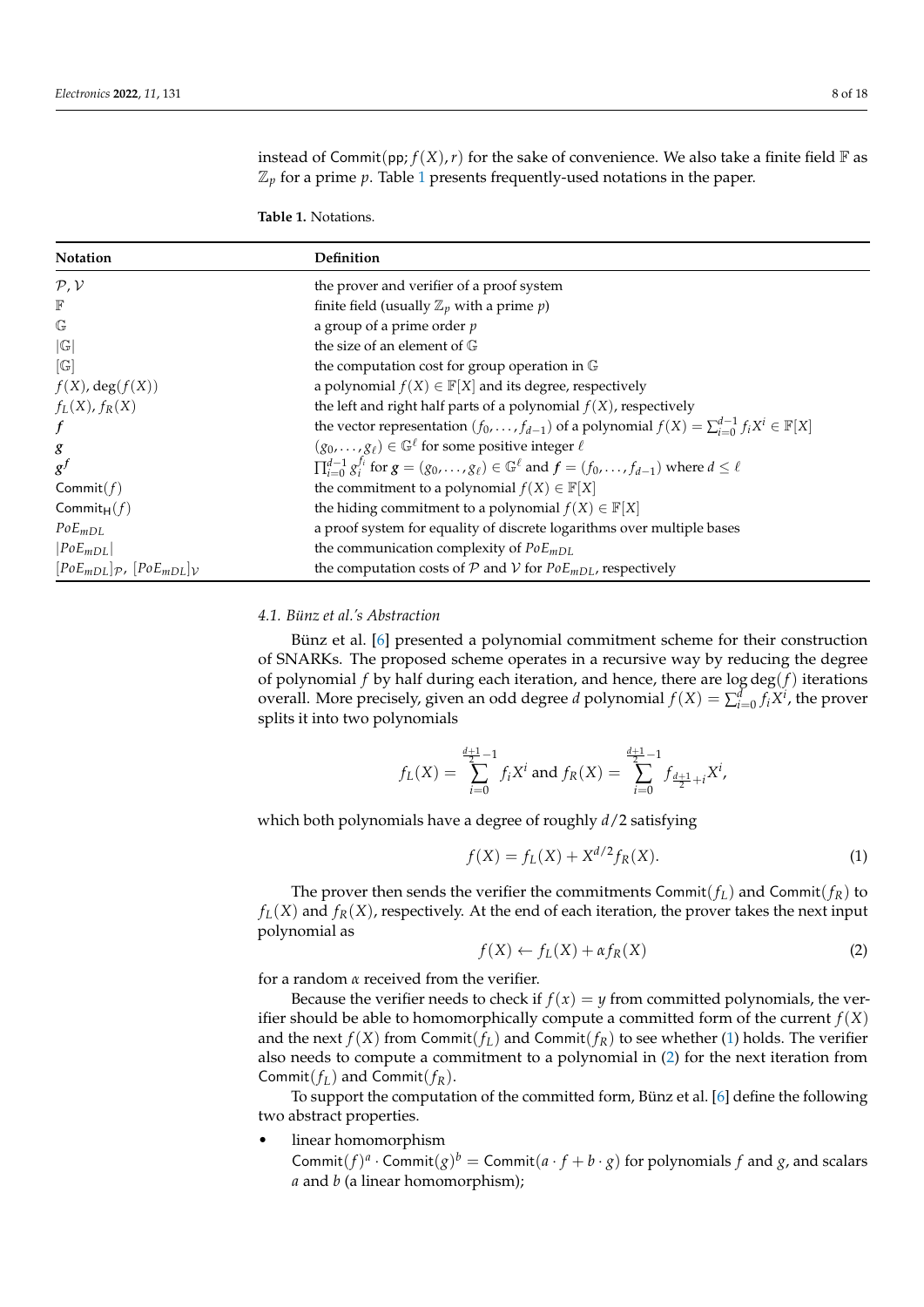#### • monomial homomorphism

Commit $(f)^{X^d}$  = Commit $(X^d \cdot f)$  for some bounded positive integer *d*.

Figure [2](#page-8-0) illustrates Bünz et al.'s abstraction for a polynomial commitment scheme with a recursive argument from the above two properties.

<span id="page-8-0"></span>

**Figure 2.** Bünz et al.'s approach for the recursive argument. The prover recursively reduces the degree of *f* at each iteration over a plain *f* . The verifier recursively reduces the degree of *f* at each iteration over a committed form of *f* using monomial and linear homomorphic properties.

#### *4.2. Base Commitment Scheme to Polynomial*

We construct a polynomial commitment scheme based on a generalization of the Pedersen commitment scheme [\[32\]](#page-17-17). In the generalized Pedersen commitment, pp consists of a group  $\mathbb G$  of a prime order  $p$ , and group elements  $g$ ,  $g_0$ , ...,  $g_{n-1}\overset{\$}{\leftarrow}\mathbb G.$  For a secret message vector  $\pmb{m}=(m_0,\ldots,m_{n-1})\in\mathbb{Z}_p^n$  the prover chooses  $r\stackrel{\$}{\leftarrow}\mathbb{Z}_p$  and computes

$$
\left(g^r\prod_{i=0}^{n-1}g_i^{m_i};r\right)\leftarrow \text{Commit}(pp;m,r).
$$

It is well-known that the generalized Pedersen commitment is perfectly hiding and computationally binding under the discrete logarithm relation assumption [\[32\]](#page-17-17). It is also important to note that the generalized Pedersen commitment scheme is homomorphic, i.e.,

Commit(pp;  $m, r$ )  $\cdot$  Commit(pp;  $m', r'$ ) = Commit(pp;  $m + m', r + r'$ ).

We consider a commitment scheme, which does not use the randomness in the generalized Pedersen commitment scheme, as follows:

- **•** Cgen( $1^{\lambda}$ ): On input of the security parameter  $\lambda$ , it first samples  $\mathbb{G} \leftarrow \mathsf{Ggen}(1^{\lambda})$  of a prime order  $p$  of length  $\lambda$ . It then chooses  $g_0, \ldots, g_d \stackrel{\$}{\leftarrow} \mathbb{G}$  and returns  $\mathsf{pp} = (\mathbb{G}, p, \mathsf{g})$ where  $g = (g_0, \ldots, g_d)$ .
- Commit(pp;  $f(X)$ ): For a secret polynomial  $f(X) = \sum_{i=0}^{d} f_i X^i \in \mathbb{Z}_p[X]$  with  $deg(f(X)) \leq d$ , it computes and outputs  $c \leftarrow g^f = \prod_{i=0}^d g_i^{f_i}$ .
- Open(pp, *c*, *f*(*X*)): On input *c* and *f*(*X*), the verifier computes  $c' \leftarrow \prod_{i=0}^{d} g_i^{f_i}$  and checks if  $c = c'$  in  $\mathbb{G}$ .

Because the generalized Pedersen commitment scheme is computationally binding under the discrete logarithm relation assumption, so is the commitment scheme above.

#### *4.3. Evaluation Protocol*

As presented in Section [4.1,](#page-7-3) Bünz et al.'s approach considers two properties (a linear homomorphism and a monomial homomorphism) for the underlying commitment schemes, which is crucial for the verifier to compute [\(1\)](#page-7-1) from the commitments to the polynomials *f<sup>L</sup>* and  $f_R$  on the right-hand side. However, our base commitment scheme does not provide monomial homomorphism, while it immediately holds the linear homomorphic property. A monomial homomorphic commitment scheme is not known thus far in the discrete log setting with no trusted setup. This is because a monomial homomorphic property may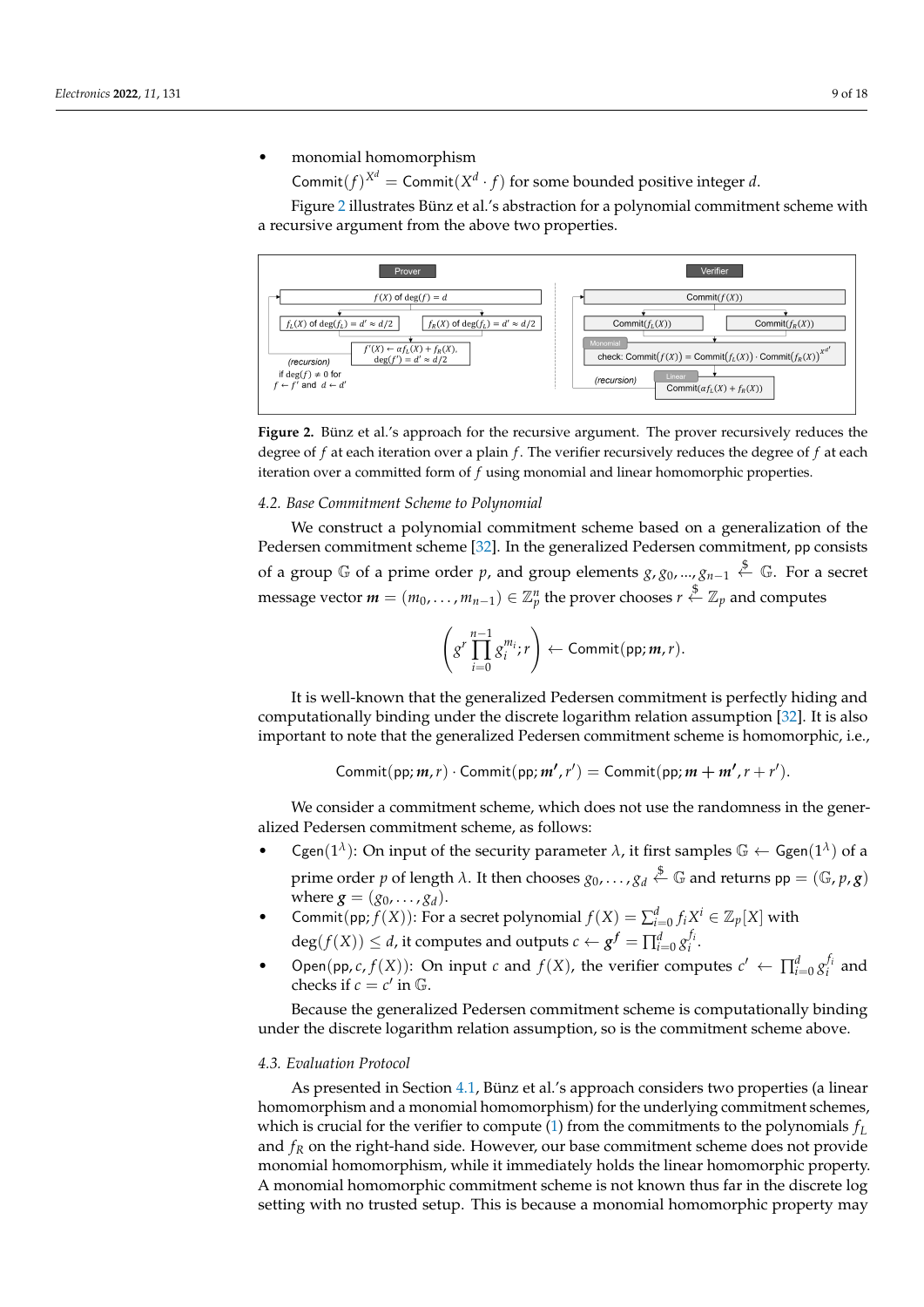require some special structures for base elements in the group, which is impossible to generate without a trusted setup.

Thus, our approach focuses on providing a way to check the integrity of *f<sup>L</sup>* and *fR*, i.e.,  $f = f_L + X^{d/2} \cdot f_R$  using the linear homomorphic property only. The idea behind our approach is presented in Figure [3.](#page-9-0) To avoid monomial homomorphism, our approach simply lets the prover send one additional commitment to  $X^{d/2} \cdot f_R$  besides two commitments to  $f_L$ and  $f_R$  so that  $f = f_L + X^{d/2} \cdot f_R$  can be verified using the linear homomorphic property.

<span id="page-9-0"></span>

**Figure 3.** Our approach for recursive argument. Aside from two commitments, Commit(*fL*) and Commit( $f_R$ ), the verifier additionally receives Commit( $X^{d'} \cdot f_R$ ) to confirm they properly come from the input polynomial *f* using linear homomorphic property only.

We present the evaluation protocol Eval in Algorithm [1,](#page-10-1) which is a transposition of Bünz et al.'s construction [\[6\]](#page-16-4) in the discrete log setting. In Line 13 of the Eval protocol, the prover sends one additional commitment  $c_{RR} \leftarrow \text{Commit}(X^{d/2} \cdot f_R)$ . The verifier is then able to compute  $\textsf{Commit}(f) = \textsf{Commit}(f_L) \cdot \textsf{Commit}(X^{d/2} \cdot f_R)$  using a linear homomorphic property of the underlying commitment scheme (Line 13). However, because the polynomial  $f_R(X)$  is committed to  $c_R$  and  $c_{RR}$  independently, it is required for the prover to prove that  $c_R$  and  $c_{RR}$  are generated from the same polynomial  $f_R(X)$ . More precisely, given public parameter  $\mathsf{pp} (=\{g_0, \ldots, g_d\})$  and two target instances  $c_R \Big( = \prod_{i=1}^{d'}$  $\left\{ \begin{matrix} d' \\ i = 0 \end{matrix} \right\}$   $\left\{ \begin{matrix} f_{d'+1+i} \\ i \end{matrix} \right\}$ and  $c_{RR} \bigl( = \prod_{i=1}^{d'}$  $\int_{i=0}^{d'} g_{d'+1+i}^{f_{d'+1+i}}$  $d_{d'+1+i}^{f_{d'+1+i}}$  , the prover needs to convince the verifier that  $c_R$  and  $c_{RR}$  have the same exponents. Thus, we require a proof for equality of discrete logarithms, which is invoked as a sub-protocol  $PoE_{mDL}$  in the Eval protocol (Line 12).  $PoE_{mDL}$  takes pp,  $c_R$ ,  $c_{RR}$ , and  $\deg(f_R(X)) = d'$  on input and returns  $\tilde{1}$  if  $c_R$  and  $c_{RR}$  have the same exponents and 0 otherwise. If the returned value is 0,  $V$  aborts the Eval protocol because  $P$  is a cheating prover. We remark that several cryptographic protocols on  $PoE<sub>mDL</sub>$  have been proposed [\[33](#page-17-18)[,34\]](#page-17-19). The works for *PoEmDL* have been developed independently from the construction of polynomial commitment schemes.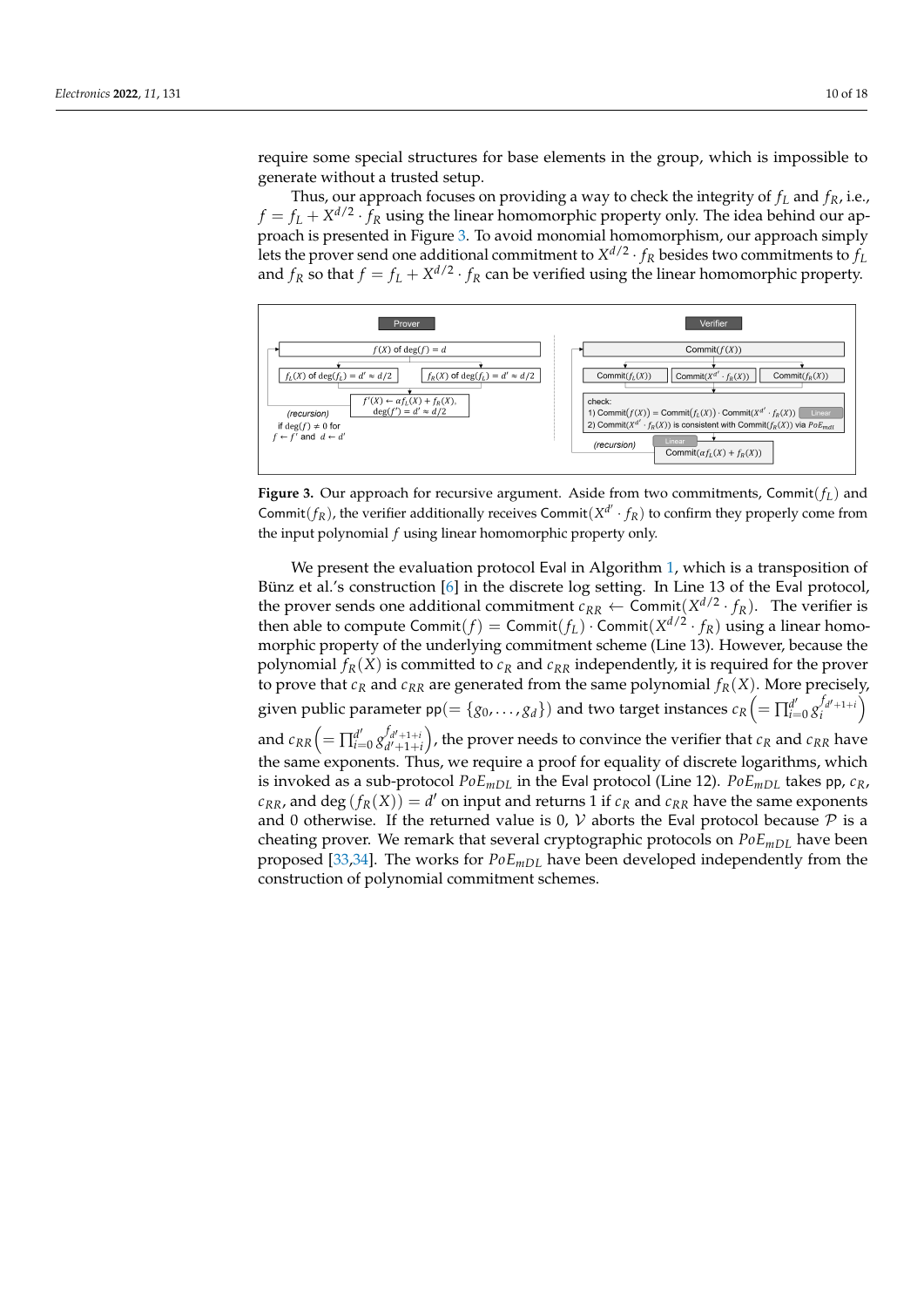<span id="page-10-1"></span>**Algorithm 1** Eval(pp,  $c \in \mathbb{G}$ ,  $x \in \mathbb{Z}_p$ ,  $y \in \mathbb{Z}_p$ ,  $d \in \mathbb{N}$ ;  $f(X) \in \mathbb{Z}_p[X]$ ) **Common input:** public parameter pp, commitment  $c = \prod_{i=0}^{d} g_i^{f_i}$  to  $f(X)$ , point  $(x, y = f(x))$ , degree bound *d* **Prover's witness:** secret polynomial  $f(X) = \sum_{i=0}^{d} f_i X^i$ 1: **if**  $d = 0$  **then** 2:  $P$  sends  $f(X) = f_0 \in \mathbb{Z}_p$  to  $V$  //  $f(X)$  is a constant  $f_0$ 3: *V* checks that  $f_0 = y$  in  $\mathbb{Z}_p$ 4:  $V$  checks that  $g_0^{f_0} = c$  in G 5:  $V$  returns 1 if all checks pass, 0 otherwise 6: **else** 7:  $\mathcal{P}$  and  $\mathcal{V}$  compute  $d' \leftarrow \lfloor \frac{d}{2} \rfloor$ 8:  $\mathcal{P}$  sets  $f_L(X) \leftarrow \sum_{i=1}^{d'}$  $f_i d'$ <sub>*i*=0</sub>  $f_i X^i$  and  $f_R(X) \leftarrow \sum_{i=1}^d f_i$  $\int_{i=0}^{a} f_{d'+1+i} X$ *i* // If *d* is even, then  $f_{2d'+1} = 0$ 9:  $\mathcal{P}$  computes  $c_L \leftarrow \prod_{i=1}^{d'}$  $\alpha_i^{d'}$ <sub>*i*=0</sub>  $g_i^{f_i}$ ,  $c_R \leftarrow \prod_{i=1}^{d'}$  $\int_{i=0}^{d'} g_i^{f_{d'+1+i}}$ , and  $c_{RR} \leftarrow \prod_{i=1}^{d'}$  $\int_{i=0}^{d'} g_{d'+1+i}^{f_{d'+1+i}}$  $\int\limits_{d'+1+i}^{J_d'+1+i} \text{in} \ \mathbb{G}$ 10: P computes  $y_L \leftarrow f_L(x)$  and  $y_R \leftarrow f_R(x)$  in  $\mathbb{Z}_p$ 11: P sends  $\{c_L, c_R, c_{RR}, v_L, v_R\}$  to V 12:  $\mathcal{P}$  and  $\mathcal{V}$  run  $PoE_{mDL}(pp, c_R, c_{RR}, d')$ // Checking that  $mDL(c_R) = mDL(c_{RR})$ 13: V checks that  $c = c_L \cdot c_{RR}$  in  $\mathbb{G}$  and returns 0 if the equation does not hold 14:  $\quad$   $\mathcal V$  checks that  $y=y_L+y_R\cdot x^{d'+1}$  in  $\mathbb Z_p$  and returns 0 if the equation does not hold 15:  $V$  chooses  $\alpha \stackrel{\$} \leftarrow \mathbb{Z}_p$  and sends it to  $\mathcal P$ 16: P and V compute  $c' \leftarrow (c_L)^{\alpha} \cdot c_R$  in G and  $y' \leftarrow \alpha \cdot y_L + y_R$  in  $\mathbb{Z}_p$ 17:  $\mathcal{P}$  computes  $f'(X) \leftarrow \alpha \cdot f_L(X) + f_R(X)$  in  $\mathbb{Z}_p[X]$  // deg(*f*  $J'(X)) = d'$ 

18:  $\mathcal{P}$  and  $\mathcal{V}$  run Eval(pp,  $c', x, y', d'; f'(X)$ )

#### <span id="page-10-0"></span>**5. Discussion: Performance & Security Analysis**

Let  $\Pi = (Cgen, Commit, Open, Equal)$  be the polynomial commitment scheme described in Section [4.](#page-6-0) In this section, we analyze the performance and security of the Eval protocol.

#### *5.1. Performance*

We analyze the efficiency of our approach in comparison with the recently proposed schemes with a transparent setting found in the literature. For a concrete performance analysis, we borrow the examples of groups and parameters at the 128-bit security level given by Lee  $[22]$ , which is presented in Table [2.](#page-11-0) In Table [2,](#page-11-0)  $\mathbb G$  denotes a cyclic group of known order, which is implemented by curve25519-dalek [\[35\]](#page-17-20). An imaginary class group  $\mathbb{G}_{U}$  [\[36\]](#page-17-21) is taken as an example group of unknown order. The discriminant of  $\mathbb{G}_{U}$  is fixed as  $\Delta = -(2^{6656} - 26,745)$ , which is estimated to offer the 128-bit security level [\[13\]](#page-16-10). This is implemented by ANTIC [\[37\]](#page-17-22). For a pairing-based construction,  $\mathbb{G}_1$ ,  $\mathbb{G}_2$ , and  $\mathbb{G}_T$  denote the two source groups and the target group of a pairing *P*. The groups of pairing are implemented by RELIC [\[38\]](#page-17-23) over the curve BLS12-381 [\[39\]](#page-17-24).

We analyze the efficiency of our approach. Let  $|\mathbb{G}|$  and  $|PoE_{mDL}|$  be the size of an element in *G* and the communication complexity of *PoE<sub>mDL</sub>*, respectively. Let [G],  $[PoE<sub>mDL</sub>]$ <sub>*p*</sub>, and  $[PoE<sub>mDL</sub>]$ <sub>V</sub> be the computation cost in  $\mathbb{G}$ , the prover's computation cost for *PoEmDL*, and the verifier's computation cost for *PoEmDL*, respectively. Below we focus on the dominated terms for each complexity comprising the transmission and operations of the group elements, i.e., we neglect operations over a field  $\mathbb{Z}_p$ . The Eval protocol makes recursive calls roughly log *d* times. The messages between the prover and the verifier consist of  $\log d$  times of three elements in  $\mathbb{G}$ , and  $|PoE_{mDL}|$ , respectively. Thus, the communication complexity is equal to  $3 \log d \cdot |\mathbb{G}| \cdot |PoE_{mDL}|$ . The prover applies  $\log d$  times of three multi-exponentiations [\[40\]](#page-17-25) of roughly *d*/2 size and one operation over G, and *PoEmDL* on the prover's side. This leads to  $O(d) \cdot [G] \cdot [PoE_{mDL}]$  computation complexity for the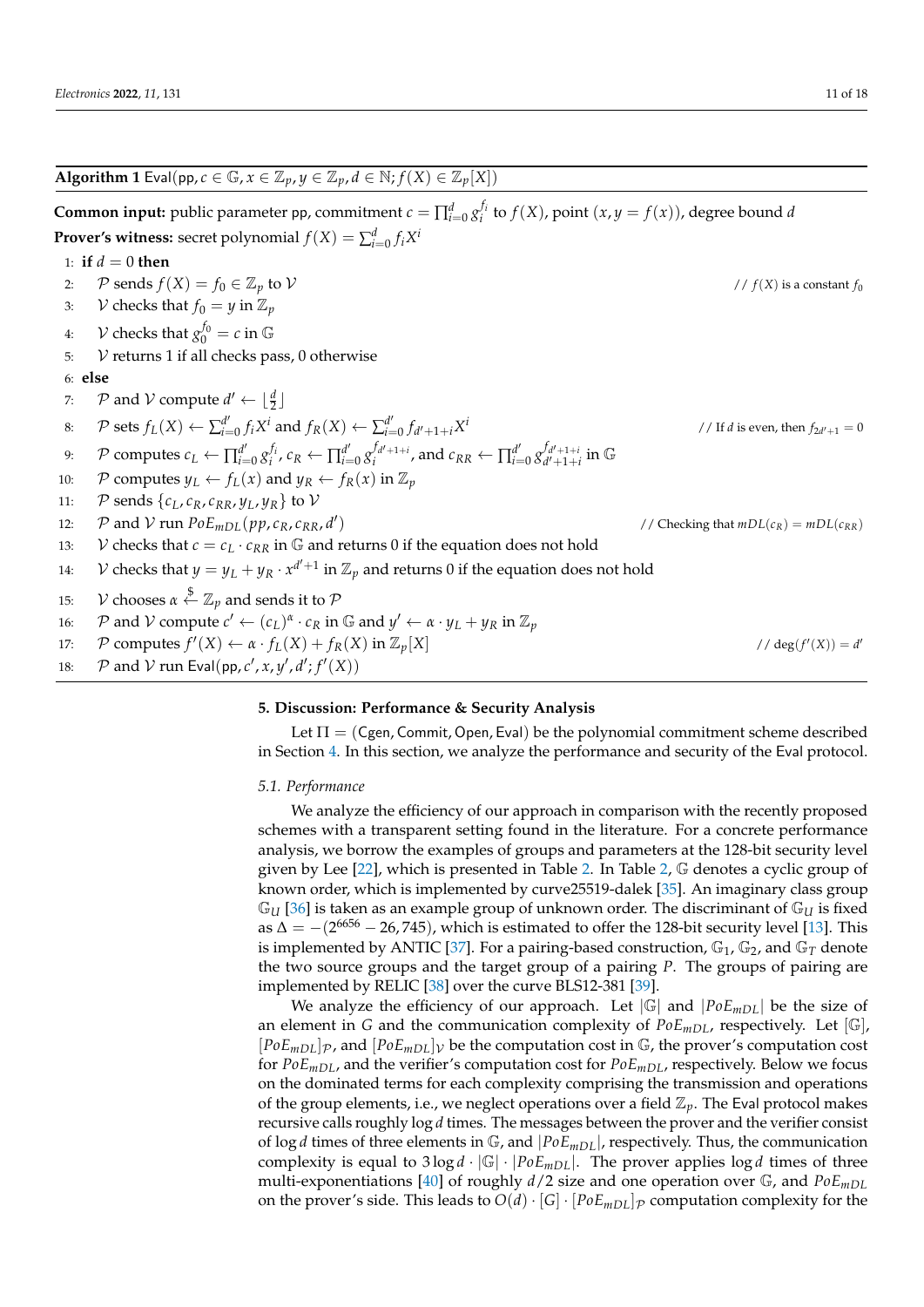prover. The verifier applies log *d* times of one exponentiation and two operations over G, and  $PoE_{mDL}$  on the verifier's side, which leads to  $O(log d) \cdot [\mathbb{G}] \cdot [PoE_{mDL}] \vee \text{computation}$ complexity overall. The size of public parameter *pp* is  $d \cdot |\mathbb{G}| \cdot |PoE_{mDL}|$ .

We now provide a comparison for polynomial commitment schemes [\[6](#page-16-4)[,22\]](#page-17-7) with a transparent setting, which achieves a logarithmic verifier complexity in Table [3.](#page-11-1) The table focuses on the dominated terms for each complexity comprising the transmission and operations of the group elements. As mentioned above, We apply multi-exponentiation techniques [\[40\]](#page-17-25) to both our approach and Bünz et al.'s construction to reduce the prover complexity by a factor of log *d*. In the case of Bünz et al.'s construction, it is possible to reduce the size of public parameter pp to a single element of  $\mathbb{G}_U$  when multi-exponentiation techniques are not applied. Table [3](#page-11-1) summarizes the efficiency analysis on communication and computation complexities, and the size of the public parameter for recent polynomial commitment schemes with transparent setting and our approach.

Table [3](#page-11-1) shows that the efficiency of our approach depends on that of  $PoE_{mDL}$ . If  $PoE_{mDL}$ has a constant communication/computation complexity, we observe that each complexity is almost the same across the schemes, and the efficiency of a scheme depends highly on the underlying group. The benchmark result on base groups in Table [2](#page-11-0) shows that the sizes of the element in  $\mathbb{G}_U$  and  $\mathbb{G}_T$  are approximately 25 x and 6 x larger than that of  $\mathbb{G}_r$ , respectively. For the operation time,  $\mathbb{G}_U$  and  $\mathbb{G}_T$  are approximately 844 $\times$  and 18 $\times$  slower than that of G, respectively.

<span id="page-11-0"></span>**Table 2.** Efficiency comparison between groups. The time is measured for operations to multiply a random point (element) of a group by a 256-bit scalar.

| Group, Operation          |                | Size (bytes) | Time $(\mu s)$ |
|---------------------------|----------------|--------------|----------------|
| Elliptic curve (EC) group | G              | 32           | 45             |
| Class group               | $\mathbb{G}_U$ | 832          | 38,000         |
|                           | $\mathbb{G}_1$ | 48           | 220            |
| EC group with pairing     | $\mathbb{G}_2$ | 96           | 490            |
|                           | $\mathbb{G}_T$ | 192          | 820            |
| EC pairing operation      | p              |              | 1600           |

<span id="page-11-1"></span>**Table 3.** Comparison between polynomial commitment schemes with a transparent setting.  $|\cdot|$  and [·] denote the size of an element and the computation cost of a group operation in the corresponding group, respectively. We express communication complexity in the number of group elements and computation complexity in a number of group operations.

| <b>Scheme</b>             | Bünz et al. [6]                       | Lee [22]                                 | Our Approach                                                    |
|---------------------------|---------------------------------------|------------------------------------------|-----------------------------------------------------------------|
| Communication             | $3 \cdot  \mathbb{G}_U  \cdot \log d$ | $6 \cdot  \mathbb{G}_T  \cdot \log d$    | $3 \cdot  \mathbb{G}  \cdot  PoE_{mDL}  \cdot \log d$           |
| <b>Prover Computation</b> | $[\mathbb{G}_U] \cdot O(d)$           | $[\mathbb{G}_1] \cdot O(d)$              | $[\mathbb{G}]\cdot [PoE_{mDL}]_{\mathcal{P}}\cdot O(d)$         |
| Verifier Computation      | $[\mathbb{G}_U] \cdot O(\log d)$      | $[\mathbb{G}_T] \cdot O(\log d)$         | $[\mathbb{G}]\cdot[PoE_{mDL}]$ <sub>V</sub> $\cdot$ $O(\log d)$ |
| Size of pp                | $ \mathbb{G}_U  \cdot d$              | $( \mathbb{G}_1 + \mathbb{G}_2 )\cdot d$ | $ \mathbb{G} \cdot PoE_{mDL} \cdot d$                           |

The above discussion shows that our scheme based on an elliptic curve group in the discrete log setting is very promising in the case that we have an efficient *PoEmDL*. Unfortunately, currently known *PoEmDL* protocols have *O*(*d*) communication complexity for the number of bases, i.e., degree of a polynomial in our setting, which is not desirable for our purpose of logarithmic complexity. However, we emphasize that it is meaningful to observe that two independent cryptographic primitives are closely connected and suggest a stepping stone for the construction of an efficient, transparent polynomial commitment scheme with a recursive argument in the discrete log setting.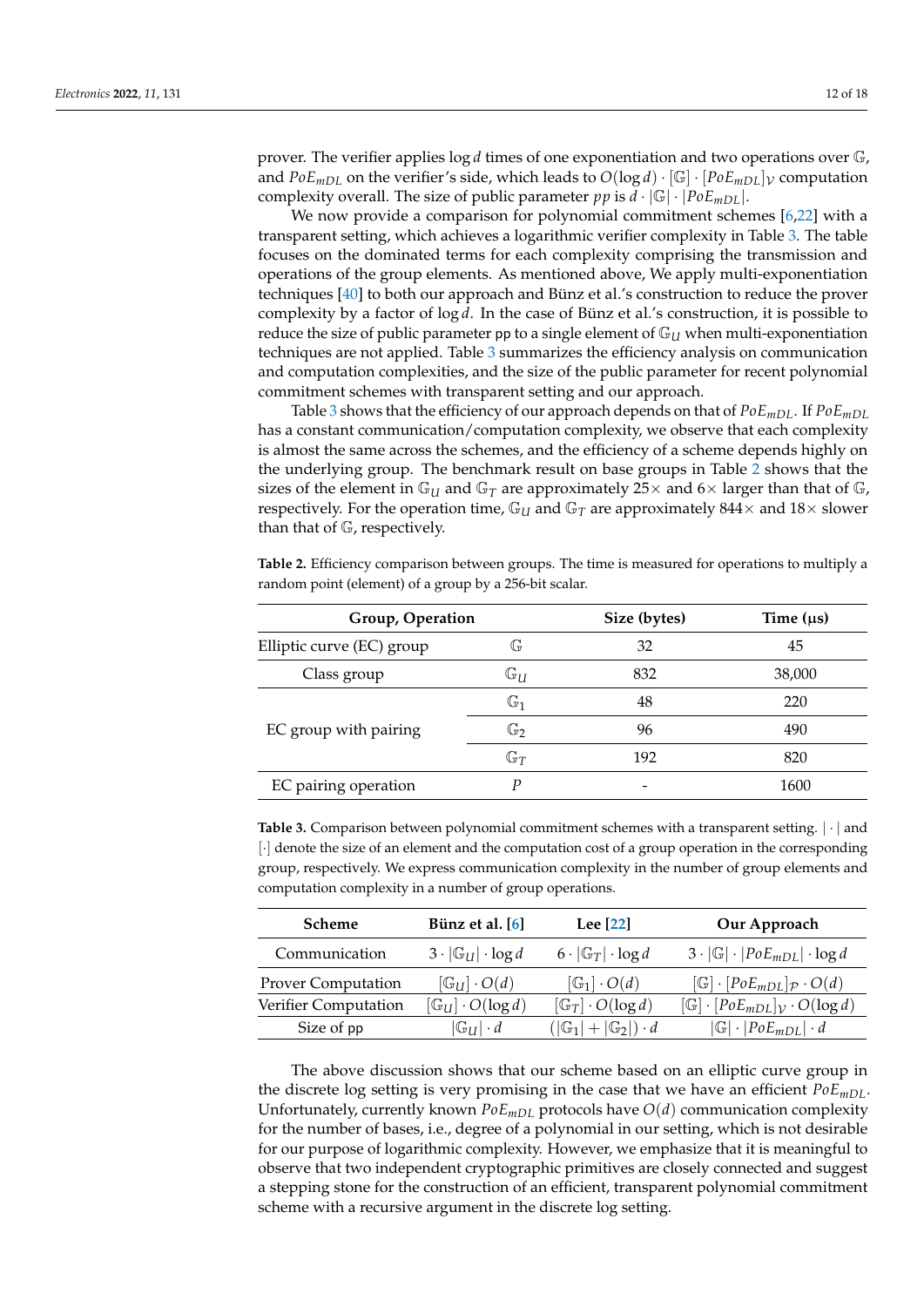#### *5.2. Security*

We analyze perfect completeness (Definition [4\)](#page-4-0) and witness-extended emulation (Definition [5\)](#page-4-1) of the proposed polynomial commitment scheme.

#### <span id="page-12-0"></span>**Theorem 1.** *The* Eval *protocol of the polynomial commitment scheme* Π *has perfect completeness.*

**Proof of Theorem [1.](#page-12-0)** First, we show that the case of  $d = 0$  satisfies the perfect completeness. When  $d = 0$ , the valid input consists of the constant polynomial  $f(X) = f_0$ ,  $c = g_0^{f_0} \leftarrow$  Commit(pp;  $f(X)$ ), and  $y = f_0$ . Thus, the verification equations checked by  $V$  immediately hold.

Next, we consider the case of *d* > 0. For the polynomial  $f(X) = \sum_{i=0}^{d} f_i X^i \in \mathbb{Z}_p[X]$ , let  $t_{in} \leftarrow (c, x, y, d; f(X))$  and  $t_{out} \leftarrow (c', x, y', d'; f'(\overline{X}))$  be the input and output tuples for every recursive step in the Eval protocol. For the perfect completeness, it suffices to show that  $t_{out}$  satisfies the relations  $c' = g^{f'}$ ,  $y' = f'(x)$ , and  $deg(f'(X)) \le d'$  when the relations  $c = g^f$ ,  $y = f(x)$ , and  $deg(f(X)) \le d$  hold for  $t_{in}$ .

When  $d + 1$  is odd, we can see that  $(c', y', f'(X))$  from  $t_{out}$  is exactly equal to  $(c, y, f(X))$ from  $t_{in}$  and  $\deg(f'(X)) = \deg(f(X)) \le d \le d' = d + 1$ . Thus, the relation holds for  $t_{out}$ . When  $d+1$  is even, we have  $f_L(X)$  and  $f_R(X)$ , such that  $f(X) = f_L(X) + X^{\frac{d+1}{2}}f_R(X)$  and  $f'(X) = \alpha \cdot f_L(X) + f_R(X)$ . Thus, we can see that the following equations hold:

$$
c' = (c_L)^{\alpha} \cdot c_R = g^{\alpha f_L} \cdot g^{f_R} = g^{\alpha f_L + f_R} = g^{f'},
$$
  
\n
$$
y' = \alpha \cdot y_L + y_R = \alpha \cdot f_L(x) + f_R(x) = f'(x),
$$
  
\n
$$
c = g^f = \prod_{i=0}^d g_i^{f_i} = \prod_{i=0}^{\frac{d+1}{2}-1} g_i^{f_i} \cdot \prod_{i=\frac{d+1}{2}}^d g_i^{f_i} = \prod_{i=0}^{\frac{d+1}{2}-1} g_i^{f_i} \cdot \prod_{i=0}^{\frac{d+1}{2}-1} g_i^{\frac{d+1}{2}+i} = c_L \cdot c_{RR},
$$
  
\n
$$
y = y_L + y_R \cdot x^{d'} = f_L(x) + x^{\frac{d+1}{2}} f_R(x) = f(x).
$$

Finally, we have,

$$
\deg f'(X) \le \max\{\deg f_L(X), \deg f_R(X)\} \le d' = \frac{d+1}{2} - 1.
$$

This completes the proof of the perfect completeness.  $\Box$ 

We now prove that the Eval protocol is sound, i.e., it has witness-extended emulation. In brief, we need to show that we can extract a witness polynomial  $f(X)$  from a tree of accepting transcripts, where the number of transcripts is bounded in a polynomial in  $\lambda$ . This can be done by extracting an intermediate secret polynomial at each iteration of *Eval*, i.e., from Level  $i + 1$  to Level  $i$  in the tree. In Lemma [2,](#page-12-1) we first show that given two accepting transcripts, we can extract an intermediate witness polynomial at each iteration of the Eval protocol. We then prove the witness-extended emulation for the whole Eval protocol by using the lemma from leaf nodes to the root node sequentially in Theorem [2.](#page-13-0)

<span id="page-12-1"></span>**Lemma 2.** Let  $pp = (\mathbb{G}, p, g_0, \ldots, g_d)$  be the public parameter generated by Ggen. Suppose we have two accepting transcripts  $(x,c_L,c_R,c_{RR},y_L,y_R,\alpha,f(X),y)$  and  $(x,c_L,c_R,c_{RR},y_L,y_R,\alpha',$  $f'(X), y'$  for two distinct numbers  $\alpha, \, \alpha' \in \mathbb{Z}_p$ , such that  $g^f = c_L^{\alpha} c_R$  and  $g^{f'} = c_L^{\alpha'}$ *L cR. Fur*thermore, suppose  $f(X)$  and  $f'(X)$  are polynomials in  $\mathbb{Z}_p[X]$  with a degree of at most  $d$  and  $y = f(x)$ ,  $y' = f'(x) \in \mathbb{Z}_p$ . Then on the input of the above transcripts, there exists a probabilistic *polynomial-time algorithm*  $\mathcal E$  *that extracts either*  $f_L(X)$ ,  $f_R(X) \in \mathbb Z_p[X]$  *with a degree of at most d such that*  $y_L = f_L(x) \in \mathbb{Z}_p$ ,  $y_R = f_R(x) \in \mathbb{Z}_p$ , or a breach of the binding property of the Pedersen *commitment scheme relative to* Ggen*.*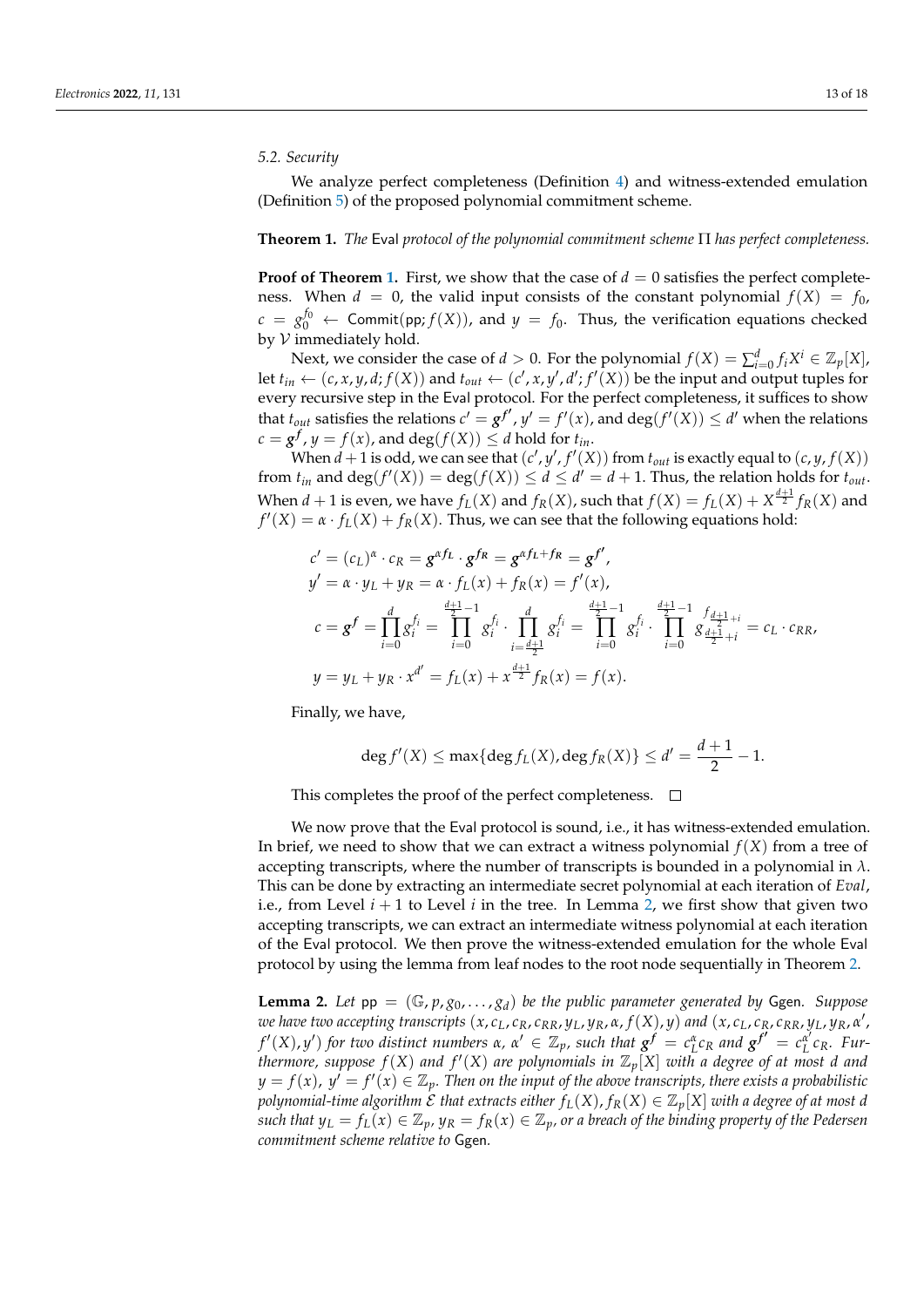**Proof of Lemma [2.](#page-12-1)** Because the two transcripts are valid, it holds that

$$
g^f = (c_L)^{\alpha} \cdot c_R, \, g^{f'} = (c_L)^{\alpha'} \cdot c_R \in \mathbb{G}.
$$

We then have

$$
g^{f-f'} = (c_L)^{\alpha-\alpha'} = g^{(\alpha-\alpha')f_L},
$$
  

$$
g^{\alpha f'-\alpha'f} = (c_R)^{\alpha-\alpha'} = g^{(\alpha-\alpha')f_R}.
$$

Thus,  $\mathcal E$  is able to compute

$$
f_L(X) \leftarrow \frac{f(X) - f'(X)}{\alpha - \alpha'}, f_R(X) \leftarrow \frac{\alpha f'(X) - \alpha' f(X)}{\alpha - \alpha'}
$$

from the binding property of the Pedersen commitment scheme. In addition, because it holds that

$$
f(x) = y = \alpha \cdot y_L + y_R \text{ and } y' = f'(x) = \alpha' \cdot y_L + y_R,
$$

we let *y*<sub>*L*</sub> ←  $\frac{y-y'}{\alpha-\alpha'}$  $\frac{y-y'}{\alpha-\alpha'}$  and  $y_R \leftarrow \frac{\alpha y' - \alpha' y}{\alpha-\alpha'}$  $\frac{y - \alpha}{\alpha - \alpha'}$ . Then,  $y_L$  and  $y_R$  are identical to the evaluations of the above  $f_L(X)$  and  $f_R(X)$  at  $X = x$ , respectively.

<span id="page-13-0"></span>**Theorem 2.** *The* Eval *protocol has witness-extended emulation for a relation*

$$
\mathcal{R}_{\mathsf{Eval}} = \{((c, x, y, d), f(X)) : \deg(f(X)) \leq d \land f(x) = y \land \mathsf{Open}(\mathsf{pp}, c, f(X)) = 1\}
$$

*if the discrete logarithm relation assumption holds for* Ggen*.*

**Proof of Theorem [2.](#page-13-0)** For witness-extended emulation, we call the general forking lemma (Lemma [1\)](#page-5-0). Thus, we need to construct an expected polynomial-time extractor  $\mathcal E$  that extracts a witness from a tree whose number of leaves is bounded above by a polynomial in *λ*.

For the statement  $(c, x, y, d) \in L_{\mathcal{R}_{\text{Eval}}}$ , we consider the following tree of the accepting transcripts. The root node is labeled with the first input statement  $(c, x, y, d)$  to Eval. Including the root node, let *N* be a node labeled with the statement  $(c, x, y, d)$ . We denote the corresponding witness polynomial to  $(c, x, y, d)$  by  $f^{(d)}(X) \in \mathbb{Z}_p[X]$ . *N* has two child nodes as follows. By rewinding the oracle  $\langle \mathcal{P}^*, \mathcal{V} \rangle$  two times with two different challenges  $\alpha_1$  and  $\alpha_2$  on the same input statement  $(c, x, y, d)$ , each child node for the given challenge is labeled with the update statement  $(c', x, y', d')$ . Finally, nodes with  $d = 0$  are leaf nodes of the tree. Because the number of levels with a branching factor of 2 is bounded by  $\lceil \log(d+1) \rceil$ , there are at most  $2^{1+\lceil \log_2(d+1) \rceil} \leq 4(d+1)$  transcripts in total, which is a polynomial in *λ*.

We now prove that there exists an extractor  $\mathcal E$  that extracts a witness  $f(X)$  from the above tree, which we construct in a recursive way. That is, we construct an extractor  $\mathcal{E}^{(d)}$  to extract  $f^{(d)}(X)$  for a statement  $(c, x, y, d)$  at each node starting from the leaf nodes in the tree. We note that  $\mathcal{E}^{(d)}$  for the degree bound *d* in the root node is a desired extractor  $\mathcal{E}$ .

We fist consider  $\mathcal{E}^{(0)}$  to extract a witness from the leaves of the tree, i.e.,  $d = 0$ . In this case,  $\mathcal{E}^{(0)}$  directly obtains a witness  $f(X) = f_0 \in \mathbb{Z}_p$  from the transcript given by the prover, such that  $f_0 = y$  and  $c = g_0^{f_0}$ . We now move to the case of  $d > 0$ . From the construction of the tree, the node has two child nodes, where each node is labeled with the update statement  $(c', x, y', d' = \lfloor \frac{d}{2} \rfloor)$  on the same input statement  $(c, x, y, d)$  with two distinct challenges  $\alpha_1$  and  $\alpha_2$ . We assume that we have the extractor  $\mathcal{E}^{(d')}$  that returns the valid witness  $f^{(d')}$  for each child node. We then construct the extractor  $\mathcal{E}^{(d)}$ .  $\mathcal{E}^{(d)}$  extracts  $f_I^{(d)}$  $f_L^{(d)}(X)$  and  $f_R^{(d)}$  $R_R^{(d)}(X)$  with a degree of at most *d'* by applying Lemma [2.](#page-12-1) It then returns

$$
f^{(d)}(X) = f_L^{(d)}(X) + f_R^{(d)}(X)X^{d'+1} \in \mathbb{Z}_p[X],
$$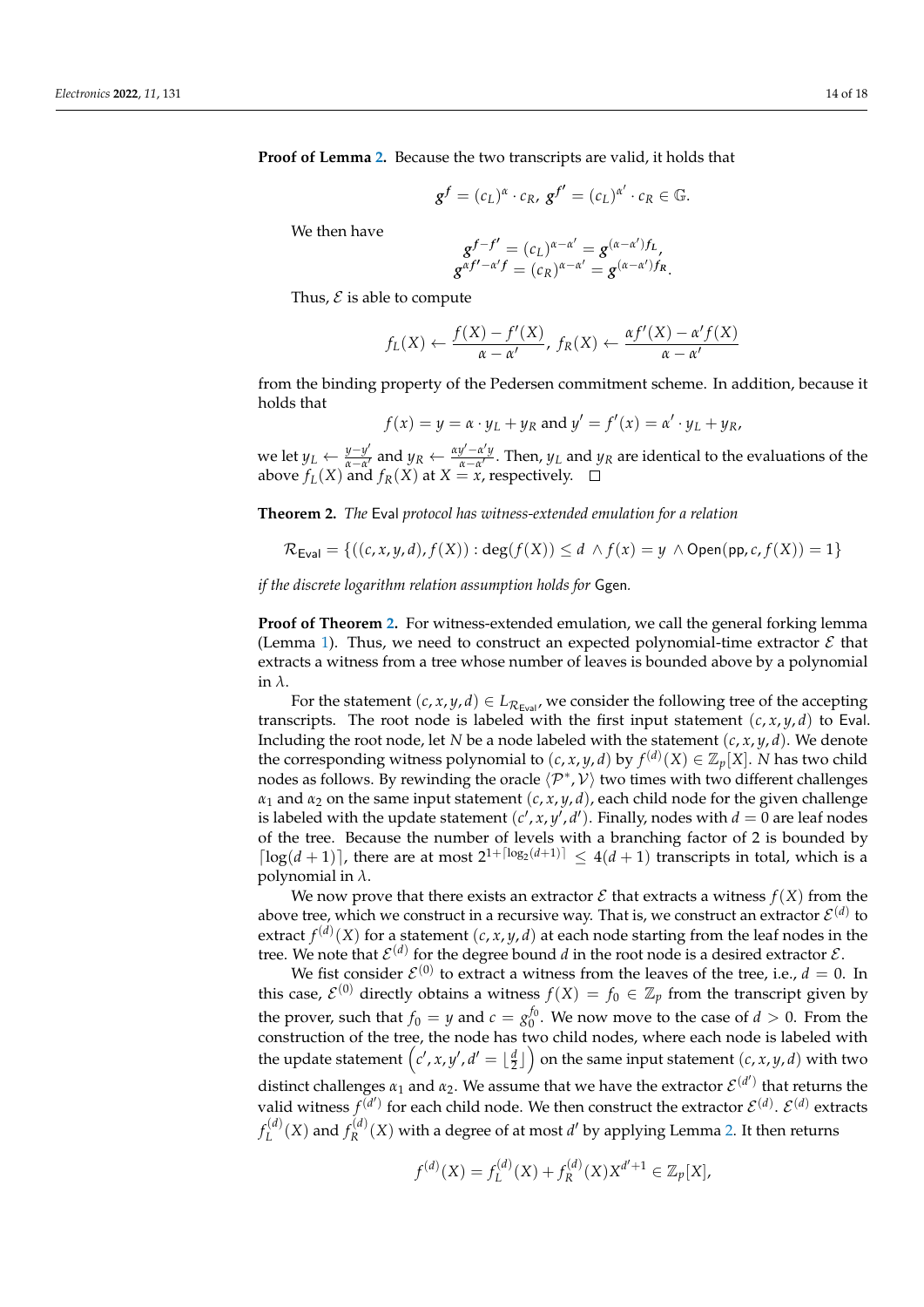whose degree is bounded by  $2d' = 2\lfloor \frac{d}{2} \rfloor \leq d$ . Because the tree consists of the accepting transcripts, we have  $c = g^{f^{(d)}}$  and  $f^{(d)}(x) = f_L^{(d)}$  $L^{(d)}(x) + f^{(d)}(R)$  $R^{(d)}(x)x^{d'+1} = y$ . Then, by the general forking lemma, we conclude that Π has witness extended emulation.

#### <span id="page-14-0"></span>**6. Extension to Zero-Knowledge Polynomial Evaluation**

In this section, we extend the polynomial commitment scheme from Section [4](#page-6-0) to a zero-knowledge version. The zero-knowledge protocol enables the prover to convince the verifier that the prover has a polynomial  $f(X)$  with  $\deg(f) \leq d$  such that  $f(x) = y$  for a public point (*x*, *y*) but does not leak any other information about *f* that is formally defined in the notion of perfect SHVZK (Definition [7\)](#page-4-2). For this, we require a hiding commitment scheme to polynomials, such as the generalization of the Pedersen commitment scheme, which uses randomness when generating a commitment [\[32\]](#page-17-17). Below, we give a formal description of the generalization of the Pedersen commitment scheme (Cgen<sub>H</sub>, Commit<sub>H</sub>, Open<sub>H</sub>) over the polynomials in  $\mathbb{Z}_p[X]$ .

- Cgen<sub>H</sub>(1<sup> $\lambda$ </sup>): On input of the security parameter  $\lambda$ , it first samples  $\mathbb{G} \leftarrow \mathsf{Ggen}(1^{\lambda})$  of a prime order *p* of length  $\lambda$ . It then chooses  $g$ ,  $g_0$ , . . . ,  $g_d \stackrel{\$}{\leftarrow} \mathbb{G}$  and returns  $pp_H =$  $(\mathbb{G}, p, g, g_0, \ldots, g_d) \leftarrow \mathsf{Cgen}(1^{\lambda}).$
- Commit<sub>H</sub>(pp<sub>H</sub>;  $f(X)$ , *d*,*r*): For a secret polynomial  $f(X) = \sum_{i=0}^{d} f_i X^i \in \mathbb{Z}_p[X]$  it selects  $r \stackrel{\$}{\leftarrow} \mathbb{Z}_p$  and outputs  $c \leftarrow g^r \prod_{i=0}^d g_i^{f_i}$  with secret opening information  $f(X)$ , *d*, *r*.
- Open<sub>H</sub>(pp<sub>H</sub>, *c*, *f*(*X*), *r*): On input *c* and *f*(*X*), a verifier  $V$  computes  $c' \leftarrow g^r \prod_{i=0}^d g_i^{f_i}$ and checks if  $c = c'$  in  $\mathbb{G}$ .

We present our zero-knowledge evaluation protocol EvalZK in Algorithm [2.](#page-14-1) The EvalZK protocol is also obtained by transposing the corresponding zero-knowledge evaluation protocol given by Bünz et al. under the discrete log setting [\[6\]](#page-16-4). The basic idea is to mask the prover's secret polynomial with a random polynomial using the blinding technique introduced in [\[14,](#page-16-11)[19,](#page-17-4)[41\]](#page-17-26) and then run the Eval protocol on it.

## <span id="page-14-1"></span>**Algorithm 2** EvalZK(pp<sub>H</sub>,  $c_f \in \mathbb{G}$ ,  $x \in \mathbb{Z}_p$ ,  $y_f \in \mathbb{Z}_p$ ,  $d \in \mathbb{N}$ ;  $f(X) \in \mathbb{Z}_p[X]$ ,  $r_f \in \mathbb{Z}_p$ )

**Common input:** public parameter pp<sub>H</sub>, commitment  $c_f = g^{r_f} \prod_{i=0}^d g_i^{f_i}$  to  $f(X)$ , point  $(x, y_f = f(x))$ , degree bound d **Prover's witness:** secret polynomial  $f(X) = \sum_{i=0}^{d} f_i X^i$ , opening hint  $r_f$  to  $c_f$ 

- 1:  $\mathcal{P}$  samples a random polynomial  $h(X) = \sum_{i=0}^{d} h_i X^i \stackrel{\$}{\leftarrow} \mathbb{Z}_p[X]$  of degree *d*
- 2: P computes  $c_h \leftarrow g^{r_h} \prod_{i=0}^d g_i^{h_i}$  in G for  $r_h \stackrel{\$}{\leftarrow} \mathbb{Z}_p$  and  $y_h = h(x)$  in  $\mathbb{Z}_p$  (1)  $\mathbb{Z}_p$  (1)  $c_h \leftarrow \text{Commit}_{H}(pp_H; h(X), r_h)$
- 3:  $P$  sends  $\{c_h, y_h\}$  to  $V$
- 4:  $\mathcal V$  samples  $\alpha_f \stackrel{\$}{\leftarrow} \mathbb Z_p$  and sends it to  $\mathcal P$
- 5:  $\mathcal{P}$  computes  $\tilde{f}(X) \leftarrow h(X) + \alpha_f \cdot f(X)$  in  $\mathbb{Z}_p[X]$  and  $r_{\tilde{f}} \leftarrow r_h + \alpha_f \cdot r_f$  in  $\mathbb{Z}_p$
- 6:  $\mathcal P$  sends  $r_{\tilde{f}}$  to  $\mathcal V$

*7*:  $P$  and  $V$  compute  $c \leftarrow c_h \cdot c_f^{\alpha_f}$  $\int_f^{\alpha_f} \cdot g^{-r_{\tilde{f}}} \text{ in } \mathbb{G} \text{ and } y \leftarrow y_h + \alpha_f \cdot y_f \text{ in } \mathbb{Z}_p$  //  $c = \prod_{i=0}^d g_i^{\tilde{f}_i} \leftarrow \text{Commit}( \textsf{pp}; \tilde{f}(X) )$  and  $y = \tilde{f}(x)$ 8:  $\mathcal P$  and  $\mathcal V$  run Eval(pp,  $c$ ,  $x$ ,  $y$ ,  $d$ ;  $\tilde f(X)$ )

> The EvalZK protocol receives a hiding commitment to the prover's secret polynomial  $f(x)$  on input, i.e.,  $c_f \leftarrow \mathsf{Commit}_\mathsf{H}(\mathsf{pp}_\mathsf{H}; f(X), d, r_f)$ , which is perfectly indistinguishable to a random element in G. To hand it over to the Eval protocol, it is necessary to remove the randomization part  $g^{rf}$  from  $c_f = g^{rf} \prod_{i=0}^d g_i^{f_i}$ , which is equal to Commit(pp,  $f(X)$ ). However, because this reveals information on  $f(x)$ , the protocol lets the prover and the verifier collaboratively blind  $f(x)$  by  $\tilde{f}(X) = h(X) + \alpha f(X)$  (Line 5). Here,  $h(X) \in \mathbb{Z}_p[X]$ is a random polynomial selected by the prover (Line 1) and  $\alpha \in \mathbb{Z}_p$  is a random number selected by the verifier (Line 4). Consequently, both the prover and the verifier succeed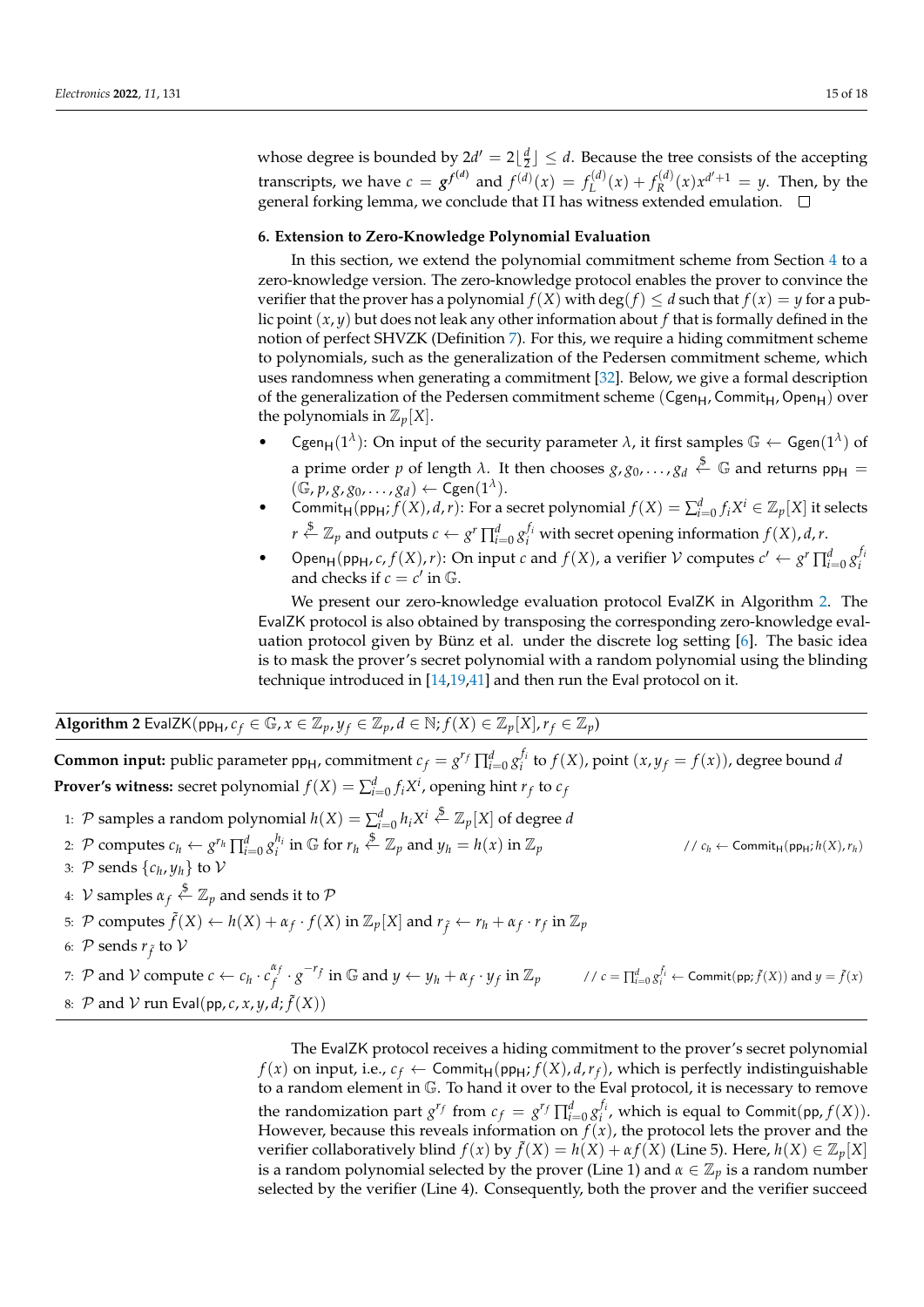in generating a non-hiding commitment to  $\tilde{f}(X)$  under  $\Pi$  and the point  $(x, y = \tilde{f}(x))$ , and then start the Eval protocol (Lines 7–8).

<span id="page-15-0"></span>**Theorem 3.** *The* EvalZK *protocol has perfect completeness, witness-extended emulation, and perfect SHVZK for a relation*

$$
\mathcal{R}_{\mathsf{EvalZK}} = \left\{ ((c, x, y, d), (f(X), r)) : \begin{array}{l} \deg(f(X)) \leq d \land f(x) = y \\ \land \text{Open}_{\mathsf{H}}(\mathsf{pp}, c, f(X), r) = 1 \end{array} \right\}
$$

*if the discrete logarithm relation assumption holds for* Ggen*.*

**Proof of Theorem [3.](#page-15-0)** (perfect completeness) We show that  $\Pi_H$  has perfect completeness. Because the Eval protocol has perfect completeness (Theorem [1\)](#page-12-0), it suffices to show that *c* and *y* are a valid input to Eval. That is, *c* is the correct commitment to  $\tilde{f}(X) = h(X) + \alpha f(X)$ under  $\Pi$  and *y* is the evaluation of  $\tilde{f}(X)$  at  $X = x$  in  $\mathbb{Z}_p$ . Given  $f(X) = \sum_{i=0}^d f_i X^i$  of a degree of at most *d* and  $h(X) = \sum_{i=0}^{d} h_i X^i$  of degree *d*, we have

$$
c = c_h \cdot c_f^{\alpha_f} \cdot g^{-r_f}
$$
  
=  $\left( g^{r_h} \prod_{i=0}^d g_i^{h_i} \right) \cdot \left( g^{\alpha_f r_f} \prod_{i=0}^d g_i^{\alpha_f f_i} \right) \cdot g^{-r_f}$   
=  $g^{r_h + \alpha_f r_f} \cdot g^{-r_f} \cdot \prod_{i=0}^d g_i^{h_i + \alpha_f f_i}$   
=  $\prod_{i=0}^d g_i^{h_i + \alpha_f f_i} = \prod_{i=0}^d g_i^{\tilde{f}_i} = \text{Commit}(\text{pp}, \tilde{f}(X)) \text{ and }$   
 $y = y_h + \alpha_f y_f = y(x) + \alpha_f f(x) = \tilde{f}(x) \text{ mod } p.$ 

(witness-extended emulation) We show that  $\Pi_H$  has witness-extended emulation. From Theorem [2,](#page-13-0) we have an expected polynomial-time extractor  $\mathcal E$  that extracts  $\tilde f(X)$  for the Eval protocol. Using  $\mathcal E$ , we construct an extractor  $\mathcal E_H$  to extract a witness  $f(X)$  from EvalZK. The extractor  $\mathcal{E}_{H}$  runs the prover to obtain  $\{c_h, y_h\}$ . At this point,  $\mathcal{E}_{H}$  then rewinds the oracle  $\langle P^*, V \rangle$  twice with distinct challenges  $\alpha_f$  and  $\alpha'_f$  and obtains the corresponding commitments  $(c, y)$  and  $(c', y')$  to the witnesses  $\tilde{f}(X)$  and  $\tilde{f}'(X)$ , respectively. Then,  $\mathcal{E}_{H}$ runs  $\mathcal E$  on inputs (pp,  $c$ ,  $x$ ,  $y$ ,  $d$ ) and (pp,  $c'$ ,  $x$ ,  $y'$ ,  $d$ ) and receives the corresponding witnesses  $\tilde{f}(X)$  and  $\tilde{f}'(X)$ , respectively. Finally,  $\mathcal{E}_H$  is able to extract the witness  $f(X)$  from  $\tilde{f}(X)$  and  $\tilde{f}'(X)$ , similarly to Lemma [2.](#page-12-1) This completes the proof of the witness-extended emulation. (perfect SHVZK) We construct the simulator Sim. Given only the public input, the simulator Sim outputs a simulated transcript that is identical to the valid transcript produced by the prover and the verifier in the real interaction. The simulator Sim first samples a random polynomial  $\tilde{f}(X)$  of degree  $d$  and  $r_{\tilde{f}}\stackrel{\$}{\leftarrow}\mathbb{Z}_p.$  In addition, Sim samples a random challenge  $\alpha_f \stackrel{\$}{\leftarrow} \mathbb{G}$  and computes  $c_h = c \cdot c_f^{-\alpha_f}$  $\int_{f}^{-\alpha_{f}} \cdot g^{r_{\tilde{f}}}$  and  $y_h = y - \alpha_{f} \cdot y_{f}$ . The simulator Sim then simply applies the Eval protocol honestly using  $\tilde{f}(X)$  as the witness. Because in a real execution, the values  $\alpha_f$  and  $r_{\tilde{f}}$  are distributed uniformly at random over  $\mathbb{Z}_p$ , the simulated  $\alpha_f$  and  $r_{\tilde{f}}$  are identically distributed to real values. In addition, the real  $c_f$  and  $\tilde{f}(X)$ ) are distributed uniformly at random over  $\mathbb{G}$  and  $\mathbb{Z}_p[X]$  of degree *d*, respectively, and the same distributions hold for the simulated  $c_f$  and  $\tilde{f}(X)$ , respectively. The simulated  $c_h$ is also distributed uniformly at random over G, and thus the real *<sup>c</sup><sup>h</sup>* is, because of the perfect hiding property of the underlying commitment scheme. Clearly, the simulated  $(c_h, y_h, \alpha_f, r_{\tilde{f}})$  holds the relations

$$
c = c_h \cdot c_f^{\alpha_f} \cdot g^{-r_{\tilde{f}}} \in \mathbb{G}, y = y_h + \alpha_f \cdot y_f \in \mathbb{Z}_p.
$$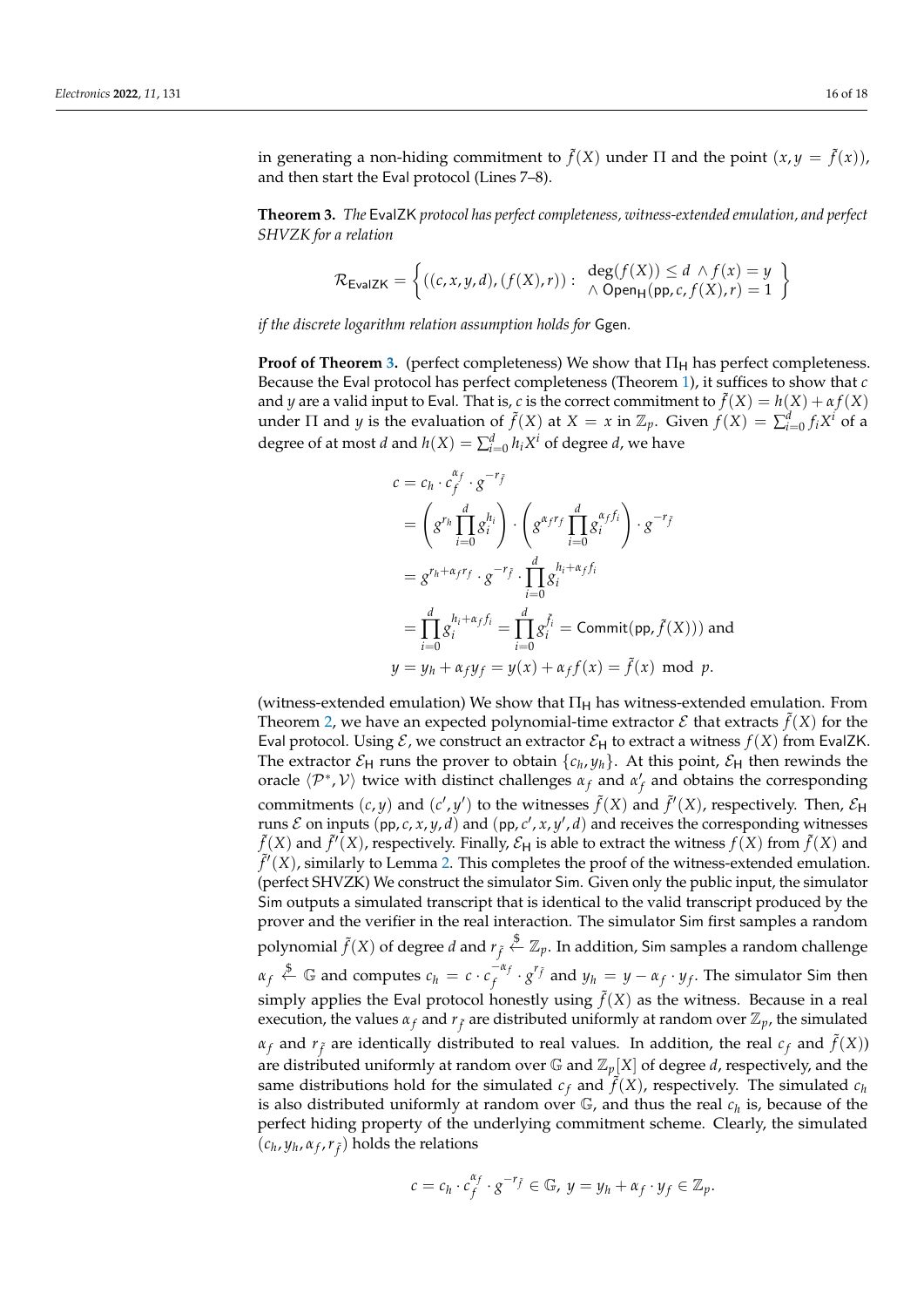Finally, the Eval protocol does not leak more than  $\tilde{f}(X)$  itself, which contains no information about  $f(X)$ . Therefore, the views of the simulated and real transcripts are identically distributed. This completes the proof of the perfect SHVZK.  $\Box$ 

#### <span id="page-16-12"></span>**7. Conclusions**

In this paper, we presented how to transpose a recursive argument of polynomial evaluation over a class group proposed by Bünz et al. to the discrete log setting as a way to improve the efficiency. The transposition follows from their information-theoretic abstraction. We found that the challenge for a transposition is to provide a monomial homomorphism for an underlying commitment scheme. We observed that when we use a polynomial encoding method that presents coefficients of the polynomial to the power of random group elements, an essential sufficient condition is a proof system for the equality of discrete logarithms ( $PoE_{mDL}$ ) over multiple bases. We believe that our approach suggests a stepping stone for the construction of an efficient, transparent polynomial commitment scheme with a recursive argument in the discrete log setting. Currently, the efficiency of known proof systems for *PoEmDL* is not sufficient to hava logarithmic communication and verifier complexities. Therefore, in future work, we will continue to research how to improve the efficiency of  $PoE_{mDL}$ , which leads to high-efficiency gains for the proposed construction in the discrete log setting.

**Funding:** This research received no external funding.

**Acknowledgments:** This work was supported by a research grant from Seoul Women's University (2020-0454 and 2021-0093).

**Conflicts of Interest:** The author declares no conflict of interest.

#### **References**

- <span id="page-16-0"></span>1. Ben-Sasson, E.; Chiesa, A.; Garman, C.; Green, M.; Miers, I.; Tromer, E.; Virza, M. Zerocash: Decentralized Anonymous Payments from Bitcoin. In Proceedings of the 2014 IEEE Symposium on Security and Privacy, San Jose, CA, USA, 18–21 May 2014; pp. 459–474.
- <span id="page-16-1"></span>2. Eberhardt, J.; Tai, S. ZoKrates–Scalable Privacy-Preserving Off-Chain Computations. In Proceedings of the 2018 IEEE International Conference on Blockchain, Halifax, NS, Canada, 30 July–3 August 2018; pp. 1084–1091.
- <span id="page-16-2"></span>3. Chiesa, A.; Hu, Y.; Maller, M.; Mishra, P.; Vesely, N.; Ward, N.P. Marlin: Preprocessing zkSNARKs with Universal and Updatable SRS. In *Advances in Cryptology—EUROCRYPT 2020*; Springer: Berlin/Heidelberg, Germany, 2020; pp. 738–768.
- 4. Maller, M.; Bowe, S.; Kohlweiss, M.; Meiklejohn, S. Sonic: Zero-Knowledge SNARKs from Linear-Size Universal and Updatable Structured Reference Strings. In Proceedings of the 2019 ACM SIGSAC Conference on Computer and Communications Security (CCS 2019), London, UK, 11–15 November 2019; pp. 2111–2128.
- <span id="page-16-3"></span>5. Gabizon, A.; Williamson, Z.J.; Ciobotaru, O. PLONK: Permutations over Lagrange-bases for Oecumenical Noninteractive arguments of Knowledge. *IACR Cryptol. ePrint Arch.* **2019**, 953.
- <span id="page-16-4"></span>6. Bünz, B.; Fisch, B.; Szepieniec, A. Transparent SNARKs from DARK Compilers. In *Advances in Cryptology—EUROCRYPT 2020*; Springer: Berlin/Heidelberg, Germany, 2020; pp. 677–706.
- <span id="page-16-13"></span>7. Wahby, R.S.; Tzialla, I.; Shelat, A.; Thaler, J.; Walfish, M. Doubly-Efficient zkSNARKs Without Trusted Setup. In Proceedings of the 2018 IEEE Symposium on Security and Privacy, San Francisco, CA, USA, 20–24 May 2018; pp. 926–943.
- <span id="page-16-5"></span>8. Kattis, A.; Panarin, K.; Vlasov, A. RedShift: Transparent SNARKs from List Polynomial Commitment IOPs. *IACR Cryptol. ePrint Arch.* **2019**, 1400.
- <span id="page-16-6"></span>9. Fiat, A.; Shamir, A. How to Prove Yourself: Practical Solutions to Identification and Signature Problems. In *Advances in Cryptology—CRYPTO 1986*; Springer: Berlin/Heidelberg, Germany, 1986; pp. 186–194.
- <span id="page-16-7"></span>10. Kate, A.; Zaverucha, G.M.; Goldberg, I. Constant-Size Commitments to Polynomials and Their Applications. In *Advances in Cryptology—ASIACRYPT 2010*; Springer: Berlin/Heidelberg, Germany, 2010; pp. 177–194.
- <span id="page-16-8"></span>11. Hamdy, S.; Möller, B. Security of Cryptosystems Based on Class Groups of Imaginary Quadratic Orders. In *Advances in Cryptology—ASIACRYPT 2000*; Springer: Berlin/Heidelberg, Germany, 2000; pp. 234–247.
- <span id="page-16-9"></span>12. Buchmann, J.; Hamdy, S. A survey on IQ cryptography. In *Public Key Cryptography and Computational Number Theory*; De Gruyter: Berlin, Germany; New York, NY, USA, 2011; pp. 1–16.
- <span id="page-16-10"></span>13. Dobson, S.; Galbraith, S.D. Trustless Groups of Unknown Order with Hyperelliptic Curves. *IACR Cryptol. ePrint Arch.* **2020**, *2020*, 196.
- <span id="page-16-11"></span>14. Bootle, J.; Cerulli, A.; Chaidos, P.; Groth, J.; Petit, C. Efficient Zero-Knowledge Arguments for Arithmetic Circuits in the Discrete Log Setting. In *Advances in Cryptology—EUROCRYPT 2016*; Springer: Berlin/Heidelberg, Germany, 2016; pp. 327–357.